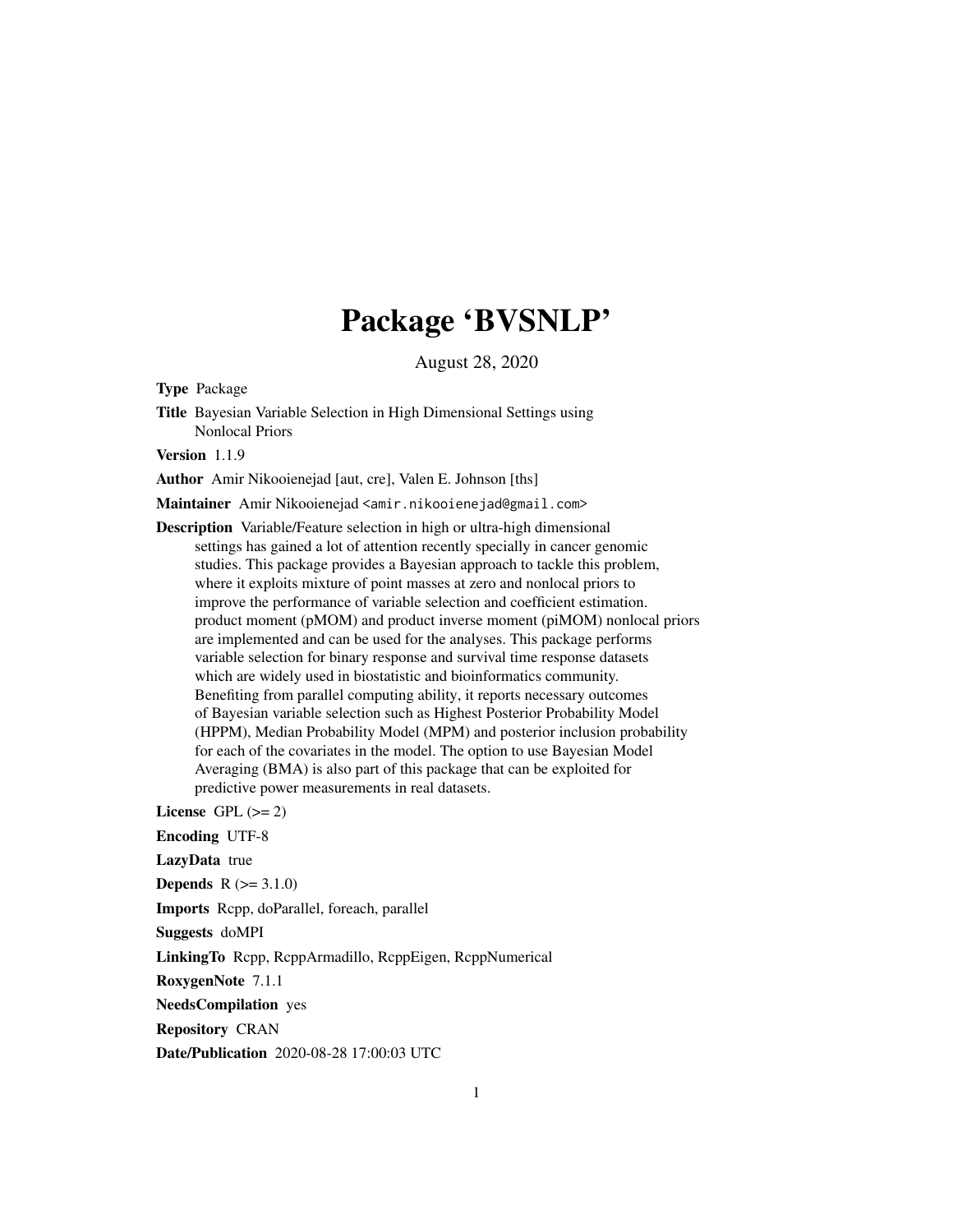### <span id="page-1-0"></span>R topics documented:

| Index | 24 |
|-------|----|
|       |    |
|       |    |
|       |    |
|       |    |
|       |    |
|       |    |
|       |    |
|       |    |

<span id="page-1-1"></span>

bvs *High dimensional Bayesian variable selection using nonlocal priors*

### Description

This function performs Bayesian variable selection for high dimensional design matrix using iMOM prior for non-zero coefficients. It also performs adaptive hyperparameter selection for iMOM prior. Cleaning the data in a preprocessing step and before any data analysis is done by user preference. This function is for binary and survival time response datasets. In the former, MCMC is used to search in the model space while for the latter a stochastic search does that job. This function has the option to do all the mentioned tasks in a parallel fashion, exploiting hundreds of CPUs. It is highly recommended to use a cluster for this purpose. This function also supports fixing covariates in variable selection process, thus making them included in the final selected model with probability 1. Categorical variable are also supported by this function as input covariates to the selection process. They need to be well defined factor variables as part of the input data frame. For the output, this function reports necessary measurements that is common in Bayesian variable selection algorithms. They include Highest Posterior Probability model, median probability model and posterior inclusion probability for each of the covariates in the design matrix.

### Usage

```
bvs(
 X,
  resp,
 prep = TRUE,logT = FALSE,
  fixed_cols = NULL,
  eff\_size = 0.5,
  family = c("logistic", "survival"),
  hselect = TRUE,
  nlptype = "piMOM",
  r = 1,
  tau = 0.25,
  niter = 30,
  mod\_prior = c("unif", "beta"),
```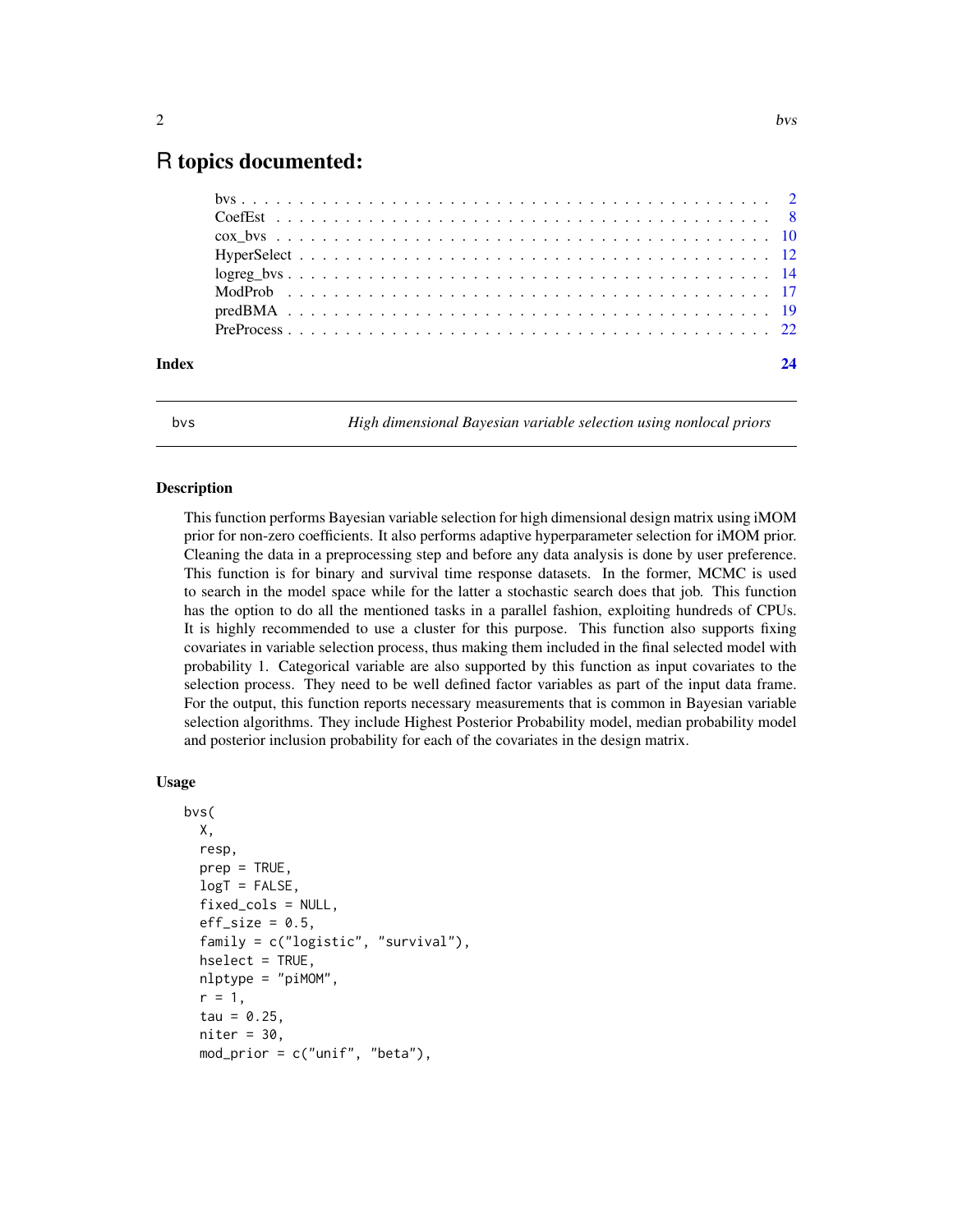```
inseed = NULL,
 cplng = FALSE,ncpu = 4,
 parallel.MPI = FALSE
\mathcal{L}
```
## Arguments

| χ                | The n times p input data frame containing the covariates in the design matrix.<br>The columns should represent genes and rows represent the observed samples.<br>The column names are used as gene names so they should not be left as NULL.<br>Moreover, the minimum number of columns allowed is 3. The input data frame<br>can also contain categorical covariates that are appropriately defined as factor<br>variables in R. |
|------------------|-----------------------------------------------------------------------------------------------------------------------------------------------------------------------------------------------------------------------------------------------------------------------------------------------------------------------------------------------------------------------------------------------------------------------------------|
| resp             | For logistic regression models it is the binary response vector which could be<br>either numeric or factor variable in R. For the Cox proportional hazard models<br>this is a two column matrix where the first column contains survival time vector<br>and the second column is the censoring status for each observation.                                                                                                       |
| prep             | A boolean variable determining if the preprocessing step should be performed<br>on the design matrix or not. That step contains removing columns that have<br>NA's or all their elements are equal to 0, along with standardizing non-binary<br>columns. This step is recommended and thus the default value is TRUE.                                                                                                             |
| log <sub>T</sub> | A boolean variable determining if log transform should be done on continuous<br>columns before scaling them in the preprocessing step. Note that those columns<br>should not contain any zeros or negative values.                                                                                                                                                                                                                |
| fixed_cols       | A vector of indices showing the columns in the input data frame that are not<br>subject to the the selection procedure. These columns are always in the final<br>selected model. Note that if any of these columns contain NA, they will be re-<br>moved. Moreover, if a categorical variable with k levels is chosen to be fixed,<br>all k-1 dummy variables associated with it will be selected in the final model.             |
| eff_size         | This is the expected effect size in the model for a standardized design matrix,<br>which is basically the coefficient value that is expected to occur the most based<br>on some prior knowledge.                                                                                                                                                                                                                                  |
| family           | Determines the type of data analysis. logistic is for binary outcome data<br>where logistic regression modeling is used, whereas survival is for survival<br>outcome data using Cox proportional hazard model.                                                                                                                                                                                                                    |
| hselect          | A boolean variable indicating whether the automatic procedure for hyperparam-<br>eter selection should be run or not. The default value is TRUE. Note that in this<br>setting, r is always chosen to be 1.                                                                                                                                                                                                                        |
| nlptype          | Determines the type of nonlocal prior that is used in the analyses. It can be<br>"piMOM" for product inverse moment prior, or "pMOM" for product moment<br>prior. The default is set to piMOM prior.                                                                                                                                                                                                                              |
| r                | The paramter r of the iMOM prior, when no automatic procedure for hyper-<br>parameter selection is done. As a result, this is relevant only when hselect =<br>FALSE, otherwise it is ignored.                                                                                                                                                                                                                                     |

bvs 3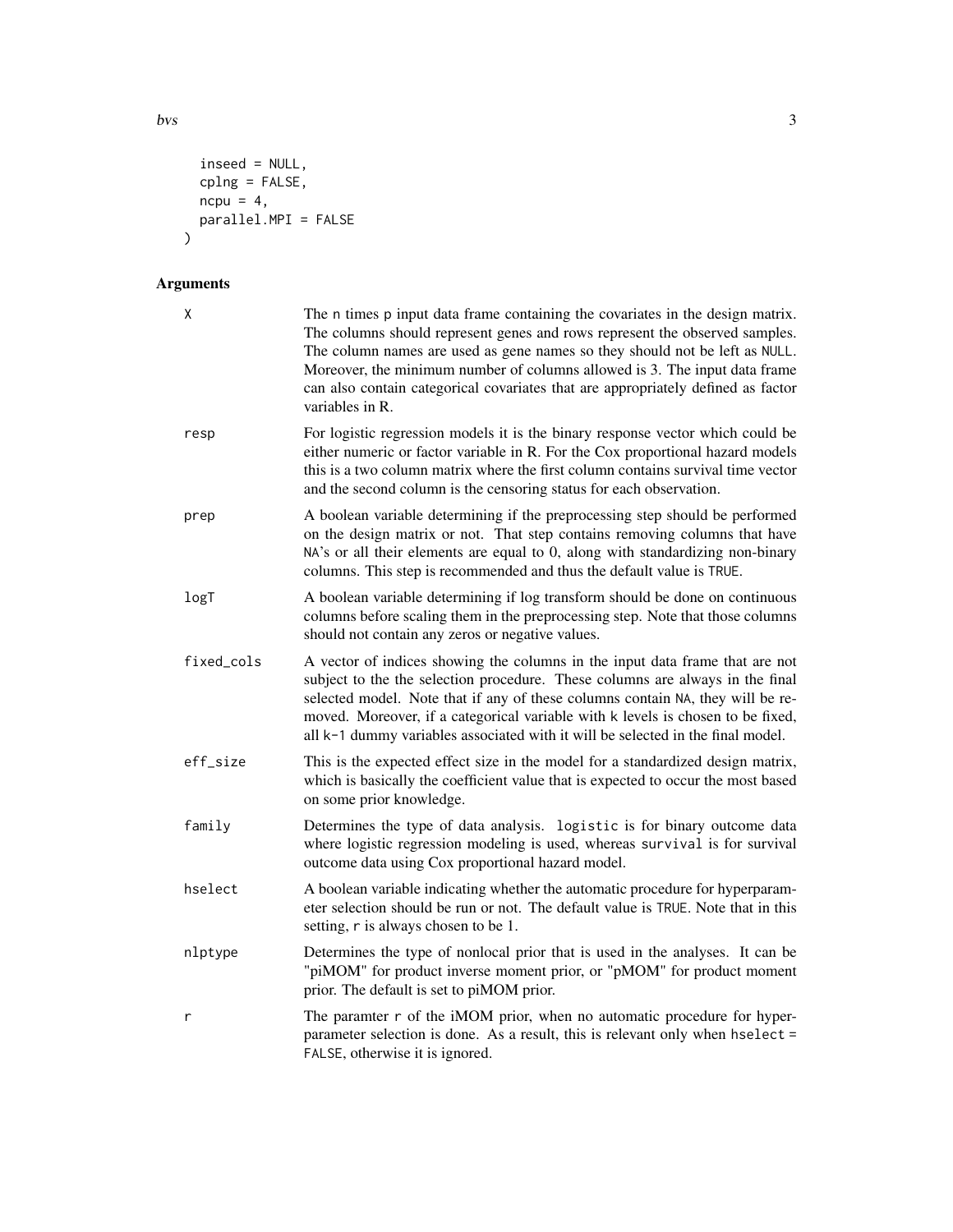| tau          | The paramter tau of the iMOM prior, when no automatic procedure for hyper-<br>parameter selection is done. As a result, this is relevant only when hselect =<br>FALSE, otherwise it is ignored.                                                                                                                                                                                                              |
|--------------|--------------------------------------------------------------------------------------------------------------------------------------------------------------------------------------------------------------------------------------------------------------------------------------------------------------------------------------------------------------------------------------------------------------|
| niter        | Number of iterations. For binary response data, this determines the number of<br>MCMC iterations per CPU. For survival response data this is the number of<br>iterations per temperature schedule in the stochastic search algorithm.                                                                                                                                                                        |
| mod_prior    | Type of prior used for the model space. unif is for a uniform binomial and beta<br>is for a beta binomial prior. In the former case, both hyper parameters in the beta<br>prior are equal to 1, but in the latter case those two hyper parameters are chosen<br>as explained in the reference papers. The default choice for this variable is the<br>uniform prior.                                          |
| inseed       | The input seed for making the parallel processing reproducible. This parameter<br>is ignored in logistic regression models when cplng = FALSE. The default value<br>is NULL which means that each time the search for model space is started from<br>different starting points. In case it is set to a number, it initializes the RNG for<br>the first task and subsequent tasks to get separate substreams. |
| cplng        | This parameter is only used in logistic regression models, and indicating if cou-<br>pling algorithm for MCMC output should be performed or not.                                                                                                                                                                                                                                                             |
| ncpu         | This is the number of cpus used in parallel processing. For logistic regression<br>models this is the number of parallel coupled chains run at the same time. For<br>survival outcome data this is the number of cpus doing stochastic search at the<br>same time to increase th enumber of visited models.                                                                                                  |
| parallel.MPI | A boolean variable determining if MPI is used for parallel processing or not.<br>Note that in order to use this feature, your system should support MPI and Rmpi<br>and doMPI packages should already be installed. The default is set to FALSE<br>but in case your system have the requirements, it is recommended to set this<br>parameter to TRUE as it is more efficient and results in faster run-time. |

### Value

It returns a list containing different objects that depend on the family of the model and the coupling flag for logistic regression models. The following describes the objects in the output list based on different combinations of those two input arguments.

1) family = logistic && cplng = FALSE

|            | num_vis_models Number of unique models visited throughout the search of the model space.                                                                                                                                                                                                                                                                                                                                                                                                                                                                                             |
|------------|--------------------------------------------------------------------------------------------------------------------------------------------------------------------------------------------------------------------------------------------------------------------------------------------------------------------------------------------------------------------------------------------------------------------------------------------------------------------------------------------------------------------------------------------------------------------------------------|
| max_prob   | Maximum unnormalized probability among all visited models                                                                                                                                                                                                                                                                                                                                                                                                                                                                                                                            |
| <b>HPM</b> | The indices of the model with highest posterior probability among all visited<br>models, with respect to the columns in the output des_mat. This is not necessar-<br>ily the same as the input design matrix due to some changes to categorical vari-<br>ables. The names of the selected columns can be checked using gene_names.<br>The corresponding design matrix is also one of the outputs that can be checked<br>in des_mat. If the output is character[0] it means none of the variables of the<br>design matrix is selected in the HPM and HPM contains only the intercept. |
| beta_hat   | The coefficient vector for the selected model. The first component is always for<br>the intercept.                                                                                                                                                                                                                                                                                                                                                                                                                                                                                   |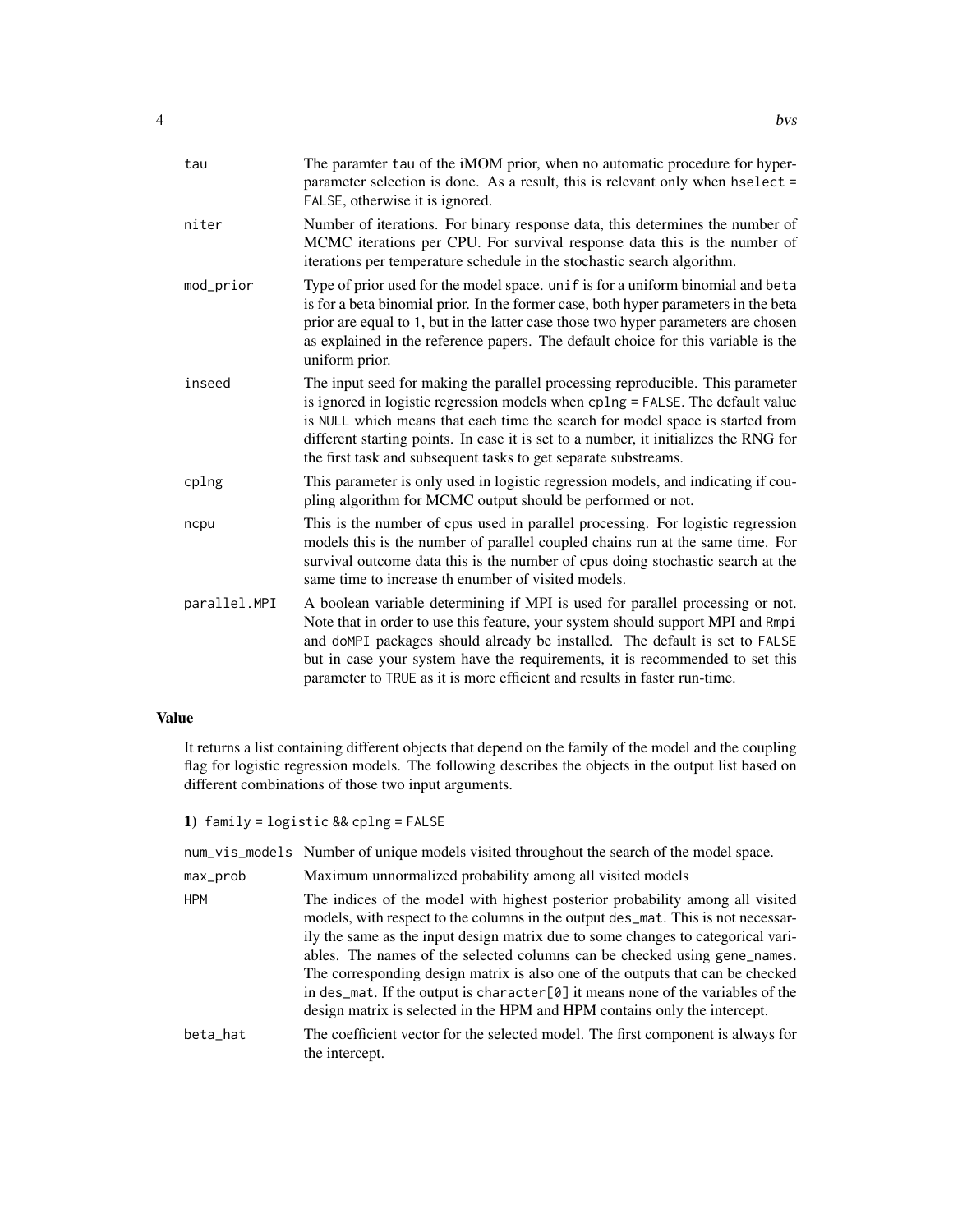| MPM          | The indices of median probability model. According to the paper Barbieri et.<br>al., this is defined to be the model consisting of those variables whose posterior<br>inclusion probability is at least 1/2. The order of columns is similar to that is<br>explained for HPM.                                                                                                                     |
|--------------|---------------------------------------------------------------------------------------------------------------------------------------------------------------------------------------------------------------------------------------------------------------------------------------------------------------------------------------------------------------------------------------------------|
| max_prob_vec | A 1000 by 1 vector of unnormalized probabilities of the first 1000 models with<br>highest posterior probability among all visited models. If the total number of<br>visited models is less than 1000, then the length of this vector would be equal<br>to num_vis_models. Note that the intercept is always used in calculating the<br>probabilities in this vector.                              |
| max_models   | A list containing models corresponding to max_prob_vec vector. Each entry of<br>this list contains the indices of covariates for the model with posterior probability<br>reported in the corresponding entry in max_prob_vec. The intercept column is<br>not shown in this list as it is present in all of the models.                                                                            |
| inc_probs    | A vector of length p+1 containing the posterior inclusion probability for each<br>covariate in the design matrix. The order of columns is with respect to processed<br>design matrix, des_mat.                                                                                                                                                                                                    |
| nlptype      | The type of nonlocal prior used in the analyses.                                                                                                                                                                                                                                                                                                                                                  |
| des_mat      | The design matrix used in the analysis where fixed columns are moved to the<br>beginning of the matrix and if prep=TRUE, the columns containing NA are all<br>removed. The reported indices in selected models are all with respect to the<br>columns of this matrix.                                                                                                                             |
| gene_names   | Names of the genes extracted from the design matrix.                                                                                                                                                                                                                                                                                                                                              |
| r            | The hyperparameter for iMOM prior density function, calculated using the pro-<br>posed algorithm for the given dataset.                                                                                                                                                                                                                                                                           |
| tau          | The hyperparameter for iMOM prior density function, calculated using the pro-<br>posed algorithm for the given dataset.                                                                                                                                                                                                                                                                           |
|              | 2) family = logistic && cplng = TRUE                                                                                                                                                                                                                                                                                                                                                              |
| cpl_percent  | Shows what percentage of pairs of chains are coupled.                                                                                                                                                                                                                                                                                                                                             |
| margin_probs | A k by 1 vector of marginal probabilities where element i shows the maximum<br>marginal probability of the data under the maximum model for the $ith$ pair of<br>chains. k is the number of paired chains which is the same as number of CPUs.                                                                                                                                                    |
| chains       | A k by p binary matrix, where each row is the model for the $i^{th}$ pair of chains.<br>Note that the index of nonzero elements are not necessarily in the same order as<br>the input design matrix, X, depending on existence of fixed columns in selection<br>procedure. As a result, always match the indices to the columns of the design<br>matrix that is reported as an output in des_mat. |
| nlptype      | The type of nonlocal prior used in the analyses.                                                                                                                                                                                                                                                                                                                                                  |
| cpl_flags    | A k by 1 binary vector, showing which pairs are coupled, $(=1)$ and which are<br>not, $(=\emptyset)$ .                                                                                                                                                                                                                                                                                            |
| beta_hat     | $A$ k by ( $p+1$ ) matrix where each row is the estimated coefficient for each mod-<br>elin the rows of Chains variable.                                                                                                                                                                                                                                                                          |
| uniq_models  | A list showing unique models with the indices of the included covariates at each<br>model.                                                                                                                                                                                                                                                                                                        |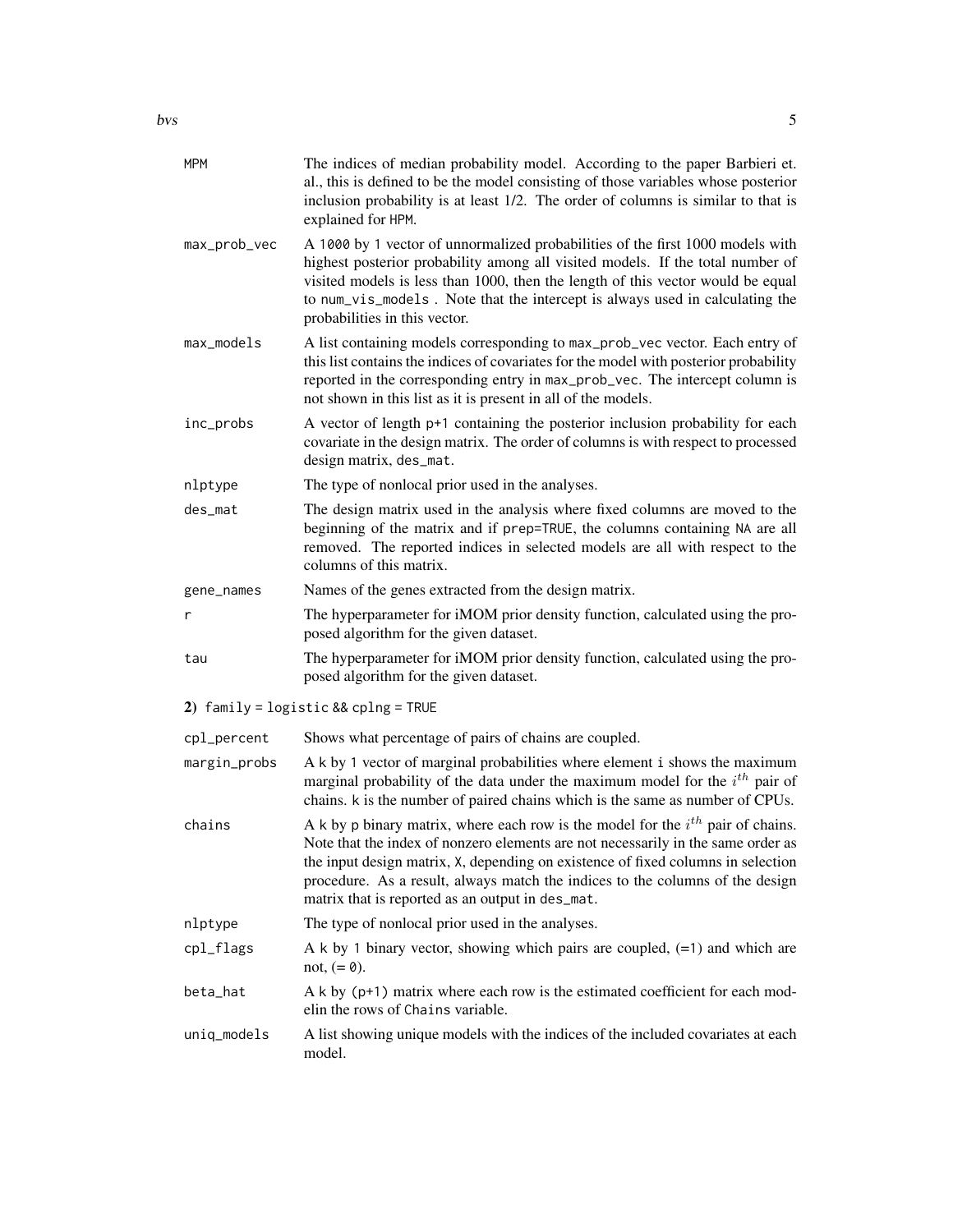| freq                 | Frequency of each of the unique models. It is used to find the highest frquency<br>model.                                                                                                                                                                                                                    |
|----------------------|--------------------------------------------------------------------------------------------------------------------------------------------------------------------------------------------------------------------------------------------------------------------------------------------------------------|
| probs                | Unnormalized probability of each of the unique models.                                                                                                                                                                                                                                                       |
| des_mat              | The design matrix used in the analysis where fixed columns are moved to the<br>beginning of the matrix and if prep=TRUE, the columns containing NA are all<br>removed. The reported indices in selected models are all with respect to the<br>columns of this matrix.                                        |
| gene_names           | Names of the genes extracted from the design matrix.                                                                                                                                                                                                                                                         |
| r                    | The hyperparameter for iMOM prior density function, calculated using the pro-<br>posed algorithm for the given dataset.                                                                                                                                                                                      |
| tau                  | The hyperparameter for iMOM prior density function, calculated using the pro-<br>posed algorithm for the given dataset.                                                                                                                                                                                      |
| 3) family = survival |                                                                                                                                                                                                                                                                                                              |
|                      | num_vis_models Number of visited models during the whole process.                                                                                                                                                                                                                                            |
| max_prob             | The unnormalized probability of the maximum model among all visited models.                                                                                                                                                                                                                                  |
| <b>HPM</b>           | The indices of the model with highest posterior probability among all visited<br>models, with respect to the columns in des_mat. As a result, always look at the<br>names of the selected columns using gene_names. The corresponding design<br>matrix is one of the outputs that can be checked in des_mat. |
| <b>MPM</b>           | The indices of median probability model. According to the paper Barbieri et.<br>al., this is defined to be the model consisting of those variables whose posterior<br>inclusion probability is at least 1/2. The order of columns is similar to that is<br>explained for HPM.                                |
| beta_hat             | The coefficient vector for the selected model reported in HPM.                                                                                                                                                                                                                                               |
| max_prob_vec         | A 1000 by 1 vector of unnormalized probabilities of the first 1000 models with<br>highest posterior probability among all visited models. If the total number of<br>visited models is less than 1000, then the length of this vector would be equal to<br>num_vis_models.                                    |
| max_models           | A list containing models corresponding to max_prob_vec vector. Each entry of<br>this list contains the indices of covariates for the model with posterior probability<br>reported in the corresponding entry in max_prob_vec.                                                                                |
| inc_probs            | A p by 1 vector containing the posterior inclusion probability for each covariate<br>in the design matrix. The order of columns is with respect to processed design<br>matrix, des_mat.                                                                                                                      |
| nlptype              | The type of nonlocal prior used in the analyses.                                                                                                                                                                                                                                                             |
| des_mat              | The design matrix used in the analysis where fixed columns are moved to the<br>beginning of the matrix and if prep=TRUE, the columns containing NA are all<br>removed. The reported indices in selected models are all with respect to the<br>columns of this matrix.                                        |
| start_models         | A k by 3 matrix showing the starting model for each worker CPU. Obviously k<br>is equal to the number of CPUs.                                                                                                                                                                                               |
| gene_names           | Names of the genes extracted from the design matrix.                                                                                                                                                                                                                                                         |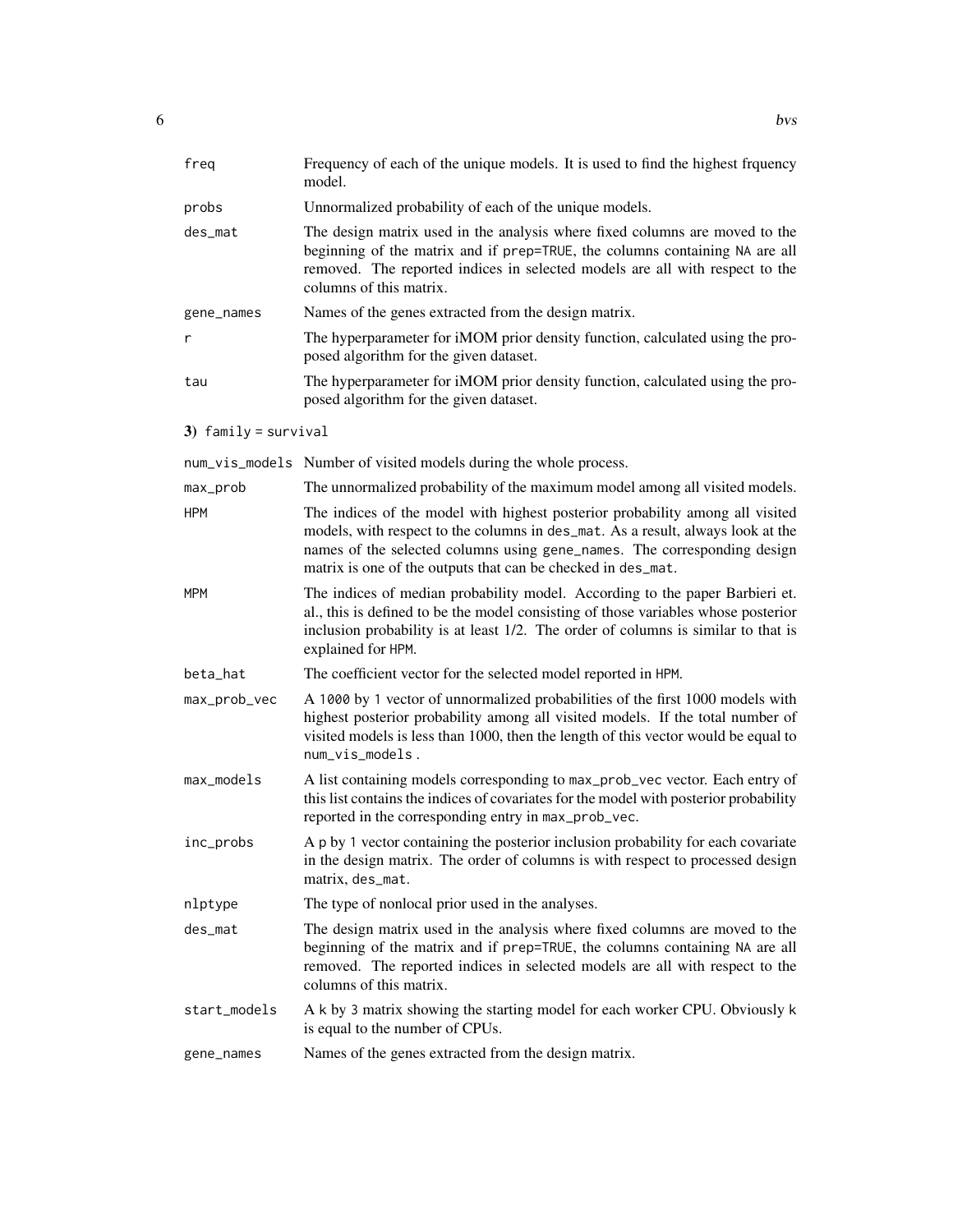### <span id="page-6-0"></span>Author(s)

Amir Nikooienejad

### References

Nikooienejad, A., Wang, W., and Johnson, V. E. (2016). Bayesian variable selection for binary outcomes in high dimensional genomic studies using nonlocal priors. Bioinformatics, 32(9), 1338- 1345.

Nikooienejad, A., Wang, W., & Johnson, V. E. (2020). Bayesian variable selection for survival data using inverse moment priors. Annals of Applied Statistics, 14(2), 809-828.

Johnson, V. E. (1998). A coupling-regeneration scheme for diagnosing convergence in Markov chain Monte Carlo algorithms. Journal of the American Statistical Association, 93(441), 238-248.

Shin, M., Bhattacharya, A., and Johnson, V. E. (2017). Scalable Bayesian variable selection using nonlocal prior densities in ultrahigh dimensional settings. Statistica Sinica.

Johnson, V. E., and Rossell, D. (2010). On the use of non-local prior densities in Bayesian hypothesis tests. Journal of the Royal Statistical Society: Series B (Statistical Methodology), 72(2), 143-170.

Barbieri, M. M., and Berger, J. O. (2004). Optimal predictive model selection. The annals of statistics, 32(3), 870-897.

### See Also

[ModProb](#page-16-1), [CoefEst](#page-7-1)

### Examples

```
### Simulating Logistic Regression Data
n < -200p \le -40set.seed(123)
Sigma \leftarrow diag(p)
full <- matrix(c(rep(0.5, p*p)), ncol=p)
Sigma \le full + 0.5*Sigma
cholS <- chol(Sigma)
Beta <- c(-1.9,1.3,2.2)
X <- matrix(rnorm(n*p), ncol=p)
X <- X%*%cholS
beta <- numeric(p)
beta[c(1:length(Beta))] <- Beta
```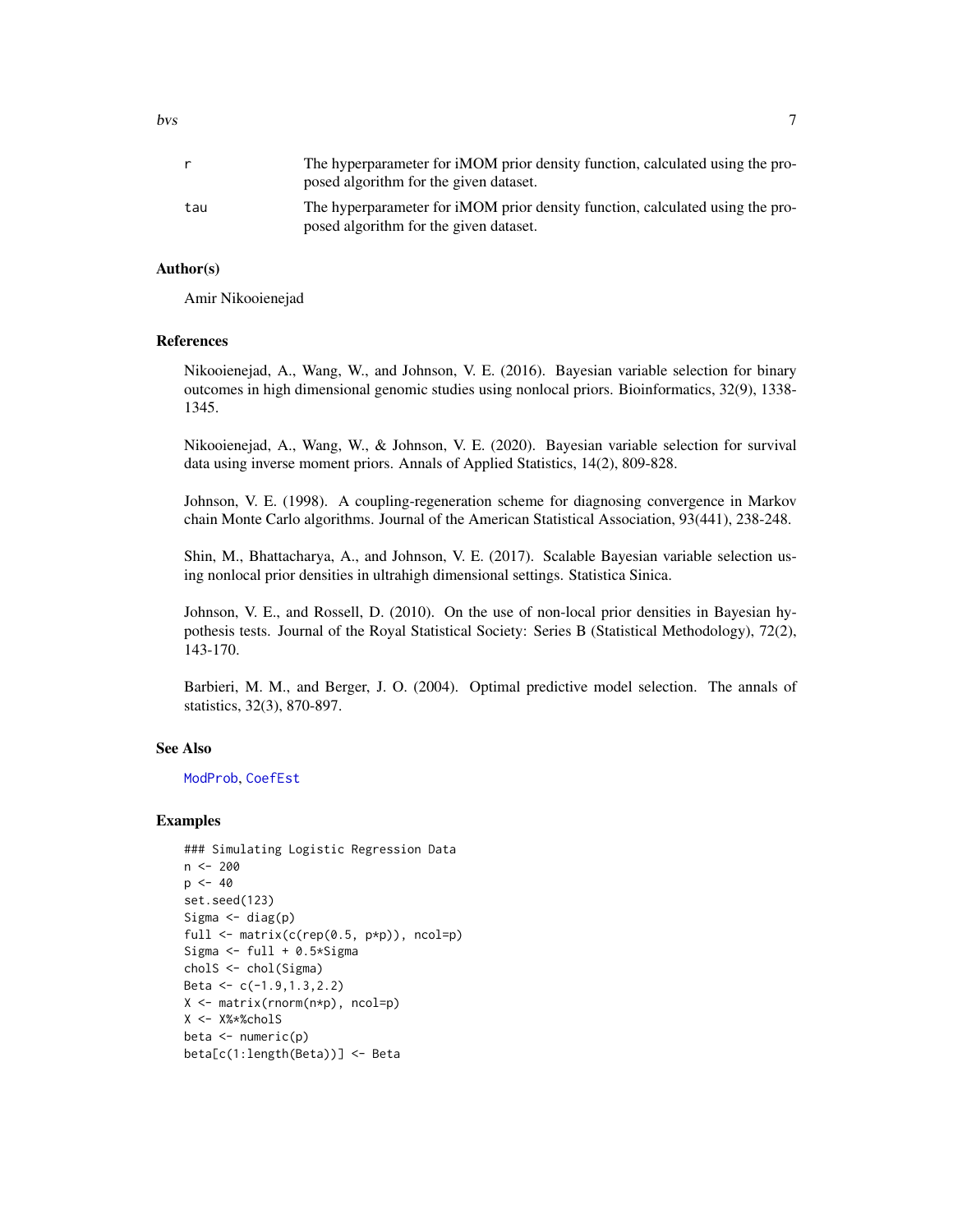```
XB <- X%*%beta
probs <- as.vector(exp(XB)/(1+exp(XB)))
y <- rbinom(n,1,probs)
\text{colnames}(X) \leq \text{past}(''\text{gene}_-,c(1:p),\text{sep}^{=''''})X <- as.data.frame(X)
### Running 'bvs' function without coupling and with hyperparamter selection
### procedure
bout \leq bvs(X, y, family = "logistic", nlptype = "piMOM",
             mod_prior = "beta", niter = 50)
### Highest Posterior Model
bout$HPM
### Estimated Coefficients:
bout$beta_hat
### Number of Visited Models:
bout$num_vis_models
```
<span id="page-7-1"></span>CoefEst *Coefficient estimation for a specific set of covariates*

### Description

This function estimates coefficient vector for a given set of covariates in a logistic regression and Cox proportional hazard models. It uses the inverse moment nonlocal prior (iMOM) for non zero coefficients.

### Usage

```
CoefEst(
  X,
  resp,
  mod_cols,
  nlptype = "piMOM",
  tau,
  r,
  family = c("logistic", "survival")
\lambda
```
### Arguments

X The design matrix. It is assumed that the preprocessing steps have been done on this matrix. It is recommended that to use the output of [PreProcess](#page-21-1) function of the package. Also note that the X should NOT have a vector of \$1\$'s as the first column. If the coefficients of a selected model by [bvs](#page-1-1) is to be estimated, it is highly recommended that the design matrix that is one of the outputs of the bvs function and is reported as des\_mat to be used here.

<span id="page-7-0"></span>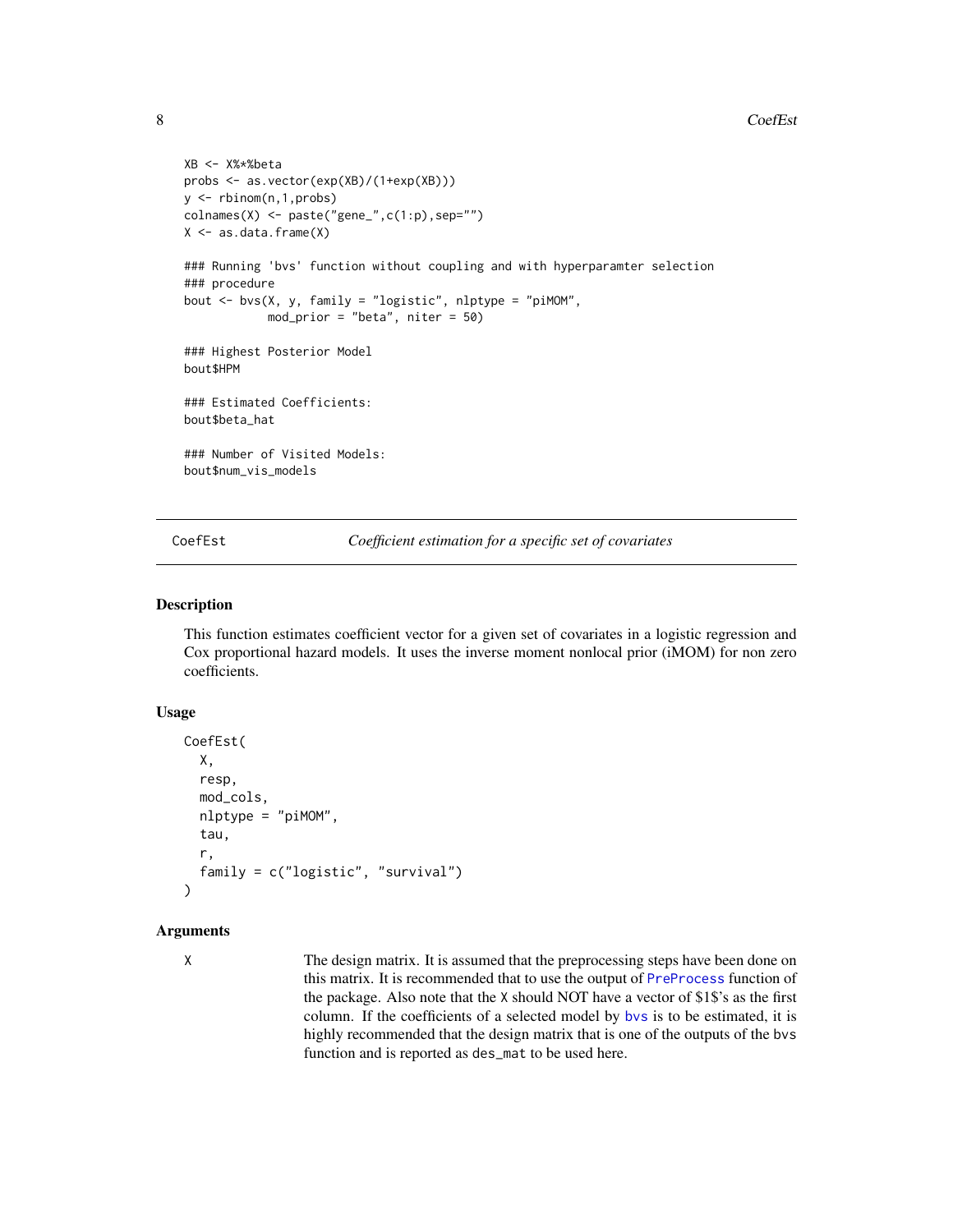### <span id="page-8-0"></span>CoefEst 9

| resp     | For logistic regression models, this variable is the binary response vector. For<br>Cox proportional hazard models this is a two column matrix where the first<br>column contains the survival time vector and the second column is the censoring<br>status for each observation. |
|----------|-----------------------------------------------------------------------------------------------------------------------------------------------------------------------------------------------------------------------------------------------------------------------------------|
| mod_cols | A vector of column indices of the design matrix, representing the selected model.                                                                                                                                                                                                 |
| nlptype  | Determines the type of nonlocal prior that is used in the analyses. It can be<br>"piMOM" for product inverse moment prior, or "pMOM" for product moment<br>prior. The default is set to piMOM prior.                                                                              |
| tau      | Hyperparameter tau of the iMOM prior.                                                                                                                                                                                                                                             |
| r        | Hyperparameter r of the iMOM prior.                                                                                                                                                                                                                                               |
| family   | Determines the type of data analysis. Logistic is for binary outcome and lo-<br>gistic regression model whereas, survival represents survival outcomes and<br>the Cox proportional hazard model.                                                                                  |

### Value

It returns the vector of coefficients for the given model.

### Author(s)

Amir Nikooienejad

### References

Nikooienejad, A., Wang, W., and Johnson, V. E. (2016). Bayesian variable selection for binary outcomes in high dimensional genomic studies using non-local priors. Bioinformatics, 32(9), 1338- 1345.

Nikooienejad, A., Wang, W., & Johnson, V. E. (2020). Bayesian variable selection for survival data using inverse moment priors. Annals of Applied Statistics, 14(2), 809-828.

#### See Also

[ModProb](#page-16-1)

### Examples

```
### Simulating Survival Data
n < -400p <- 1000
lambda <-0.8cens_rate <-0.27set.seed(123)
Sigma \leftarrow diag(p)
full <- matrix(c(rep(0.5, p*p)), ncol=p)
Sigma <- full + 0.5*Sigma
cholS <- chol(Sigma)
Beta <- c(-1.8, 1.2, -1.7, 1.4, -1.4, 1.3)
X = matrix(rnorm(n*p), ncol=p)
```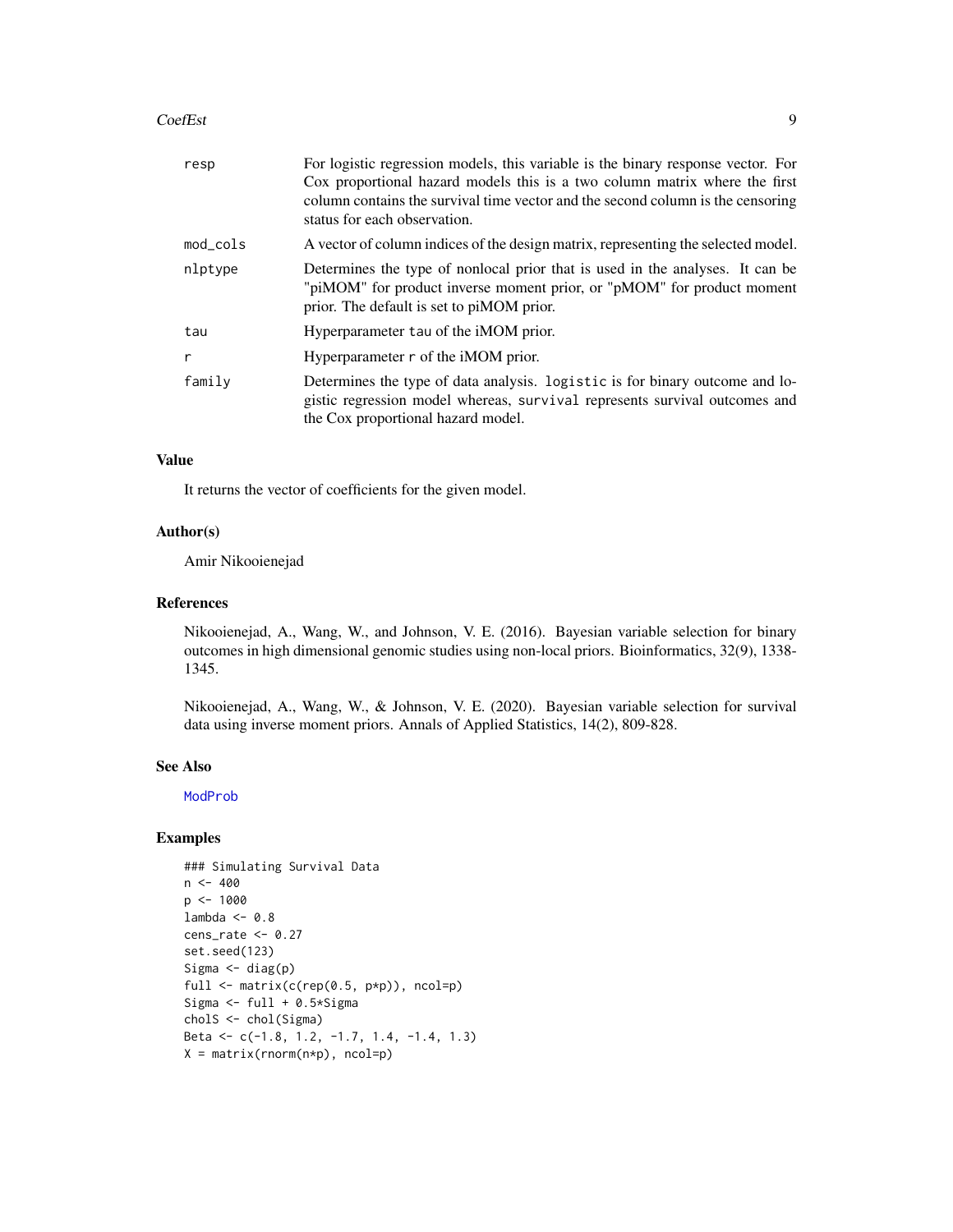```
X = X%*%cholS
X \leftarrow scale(X)beta <- numeric(p)
beta[c(1:length(Beta))] <- Beta
XB <- X%*%beta
uvector <- -log(runif(n));
times <- uvector/(lambda*exp(XB))
cens_time <- quantile(times,1-cens_rate)
status <- as.numeric(times < cens_time)
TS <- cbind(times,status)
### Estimating coeffcients of the true model and an arbitrary hyper
### parameter for the iMOM prior density
mod < -c(1:6)coef \leq CoefEst(X, TS, mod, tau = 1.8, r = 2, family = "survival")
coef
```
cox\_bvs *Non-parallel version of Bayesian variable selector for survival data using nonlocal priors*

### Description

This function performs Bayesian variable selection for survival data in a non-parallel fashion. It runs modified S5 algorithm to search the model space but since this is only on one CPU, the number of visited models will not be large and therefore is NOT recommended for high dimensional datasets. This function is called by [bvs](#page-1-1) function in a parllel fashion and therefore that function is recommended to be used.

### Usage

```
cox_bvs(exmat, cur_cols, nf, tau, r, nlptype, a, b, d, L, J, temps)
```
### **Arguments**

| exmat    | An extended matrix where the first two columns are survival times and status,<br>respectively and the rest is the design matrix which is produced by PreProcess<br>function.                                                                  |
|----------|-----------------------------------------------------------------------------------------------------------------------------------------------------------------------------------------------------------------------------------------------|
| cur_cols | A vector containing indices of the initial model for variable selector to start the<br>S5 algorithm from. Note that the first of indices are 1 to of where of is the<br>number of fixed covariates that do not enter the selection procedure. |
| nf       | The number of fixed covariates that do not enter the selection procedure.                                                                                                                                                                     |
| tau      | The paramter tau of the <i>iMOM</i> prior.                                                                                                                                                                                                    |
| r        | The paramter r of the iMOM prior.                                                                                                                                                                                                             |
| nlptype  | Determines the type of nonlocal prior that is used in the analyses. 0 is for pi-<br>MOM and 1 is for pMOM.                                                                                                                                    |

<span id="page-9-0"></span>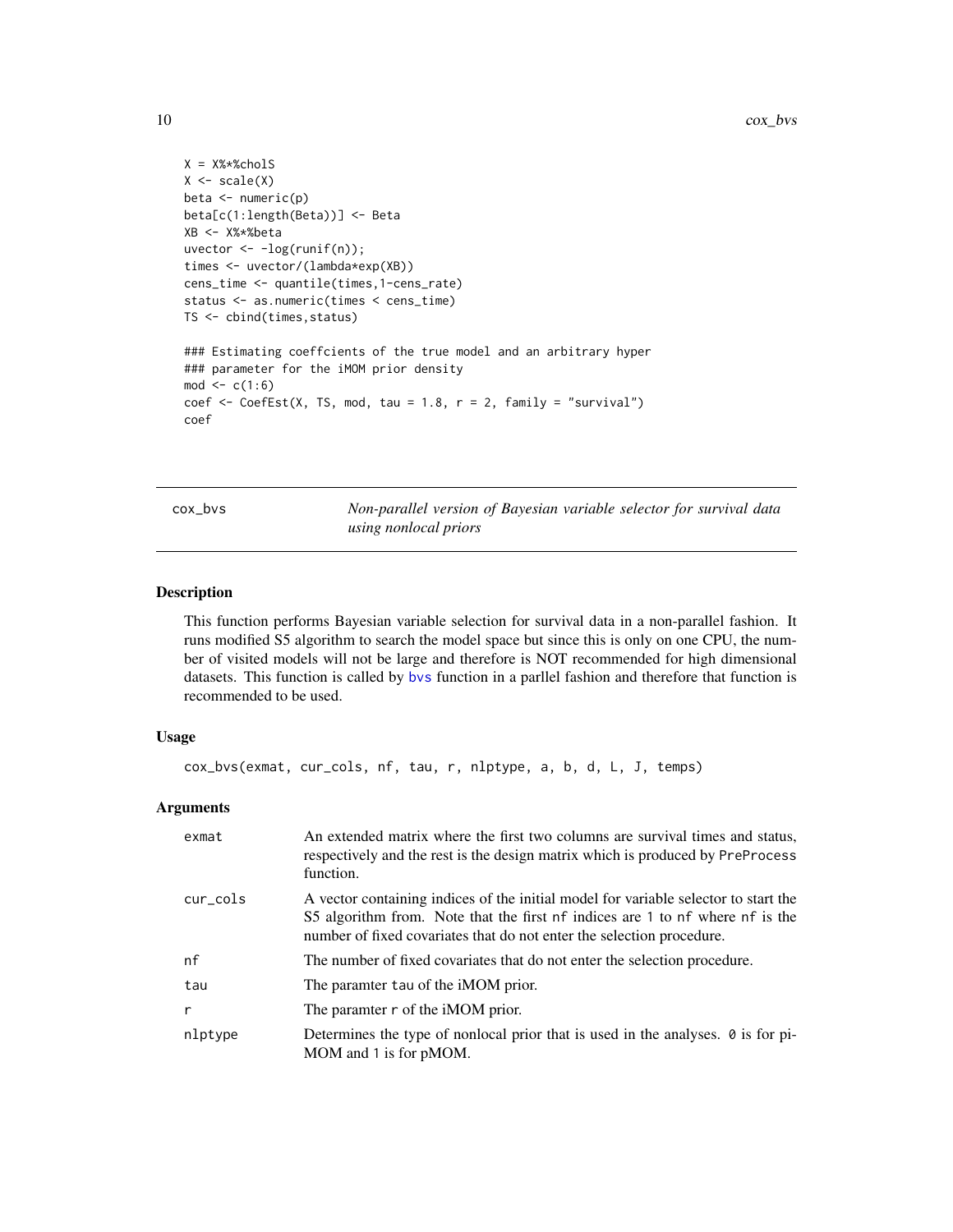<span id="page-10-0"></span>

| a     | The first parameter in beta distribution used as prior on model size. This param-<br>eter is equal to 1 when uinform-binomial prior is used. |
|-------|----------------------------------------------------------------------------------------------------------------------------------------------|
| b     | The second paramter in beta distribution used as prior on model size. This pa-<br>rameter is equal to 1 when uinform-binomial prior is used. |
| d     | This is the number of candidate covariates picked from top variables with high-<br>est utility function value and used in S5 algorithm.      |
|       | Number of temperatures in S5 algorithm.                                                                                                      |
|       | Number of iterations at each temperature in S5 algorithm.                                                                                    |
| temps | Vector of temperatuers used in S5 algorithm.                                                                                                 |

### Value

It returns a list containing following objects:

| $max_model$   | A 1 by p binary vector showing the selected model with maximum probability.<br>1 means a specific variable is selected.     |
|---------------|-----------------------------------------------------------------------------------------------------------------------------|
| hash_key      | A column vector indicating the generated key for each model that is used to<br>track visited models and growing dictionary. |
| max_prob      | The unnormalized probability of the model with highest posterior probability.                                               |
| all_probs     | A vector containing unnormalized probabilities of all visited models.                                                       |
| vis_covs_list | A list containing the covariates in each visited model in the stochastic search<br>process.                                 |

### Author(s)

Amir Nikooienejad

### References

Nikooienejad, A., Wang, W., and Johnson, V. E. (2017). Bayesian Variable Selection in High Dimensional Survival Time Cancer Genomic Datasets using Nonlocal Priors. arXiv preprint, arXiv:1712.02964.

Shin, M., Bhattacharya, A., and Johnson, V. E. (2017). Scalable Bayesian variable selection using nonlocal prior densities in ultrahigh dimensional settings. Statistica Sinica.

Johnson, V. E., and Rossell, D. (2010). On the use of non-local prior densities in Bayesian hypothesis tests. Journal of the Royal Statistical Society: Series B (Statistical Methodology), 72(2), 143-170.

### See Also

[bvs](#page-1-1)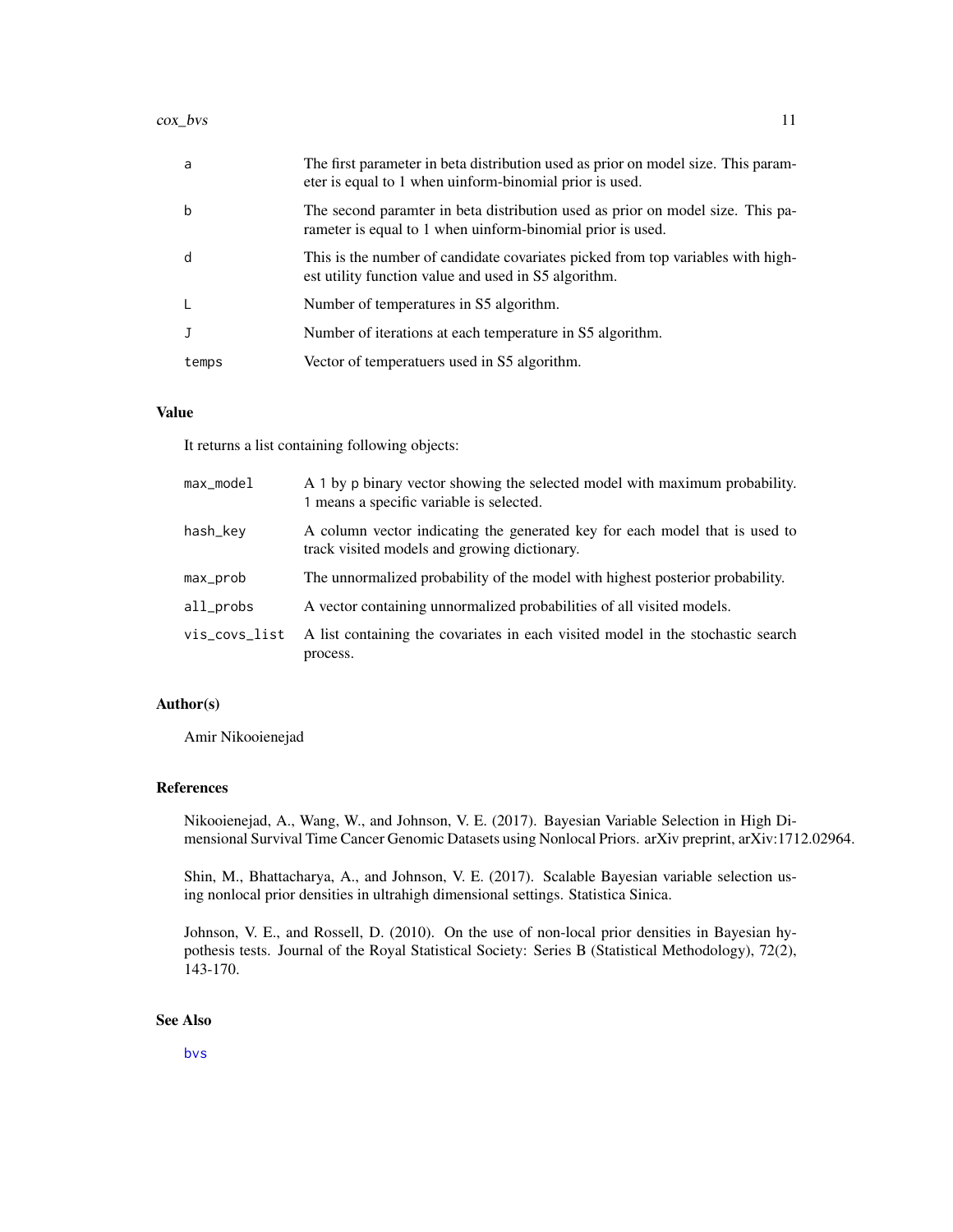### Examples

```
### Initializing the parameters
n < -100p \le -40set.seed(123)
Sigma \leftarrow diag(p)
full <- matrix(c(rep(0.5, p*p)), ncol=p)
Sigma <- full + 0.5*Sigma
cholS <- chol(Sigma)
Beta <- c(-1.8, 1.2, -1.7, 1.4, -1.4, 1.3)
X = matrix(rnorm(n*p), ncol=p)X = X\% * %cholSX \leftarrow scale(X)beta <- numeric(p)
beta[c(1:length(Beta))] <- Beta
XB <- X%*%beta
sur_times <- rexp(n,exp(XB))
cens_times < - resp(n, \emptyset.2)times <- pmin(sur_times,cens_times)
status <- as.numeric(sur_times <= cens_times)
exmat <- cbind(times, status, X)
L < -10; J < -10d \leftarrow 2 * ceiling(log(p))temps < - seq(3, 1, length.out = L)tau <- 0.5; r <- 1; a <- 6; b <- p-anlptype <- 0 ### PiMOM nonlocal prior
cur_cols \leq c(1,2,3) ### Starting model for the search algorithm
nf <- 0 ### No fixed columns
### Running the Function
coxout <- cox_bvs(exmat,cur_cols,nf,tau,r,nlptype,a,b,d,L,J,temps)
### The number of visited model for this specific run:
length(coxout$hash_key)
### The selected model:
which(coxout$max_model>0)
### The unnormalized probability of the selected model:
coxout$max_prob
```
HyperSelect *Hyperparameter selection for iMOM prior density*

### Description

This function finds data specific hyperparameters for inverse moment prior density so that the overlap between the iMOM prior and null MLE density is  $1/\sqrt{p}$ . In this algorithm r is always chosen to be equal to 1 and tau is found based on the mentioned overlap.

<span id="page-11-0"></span>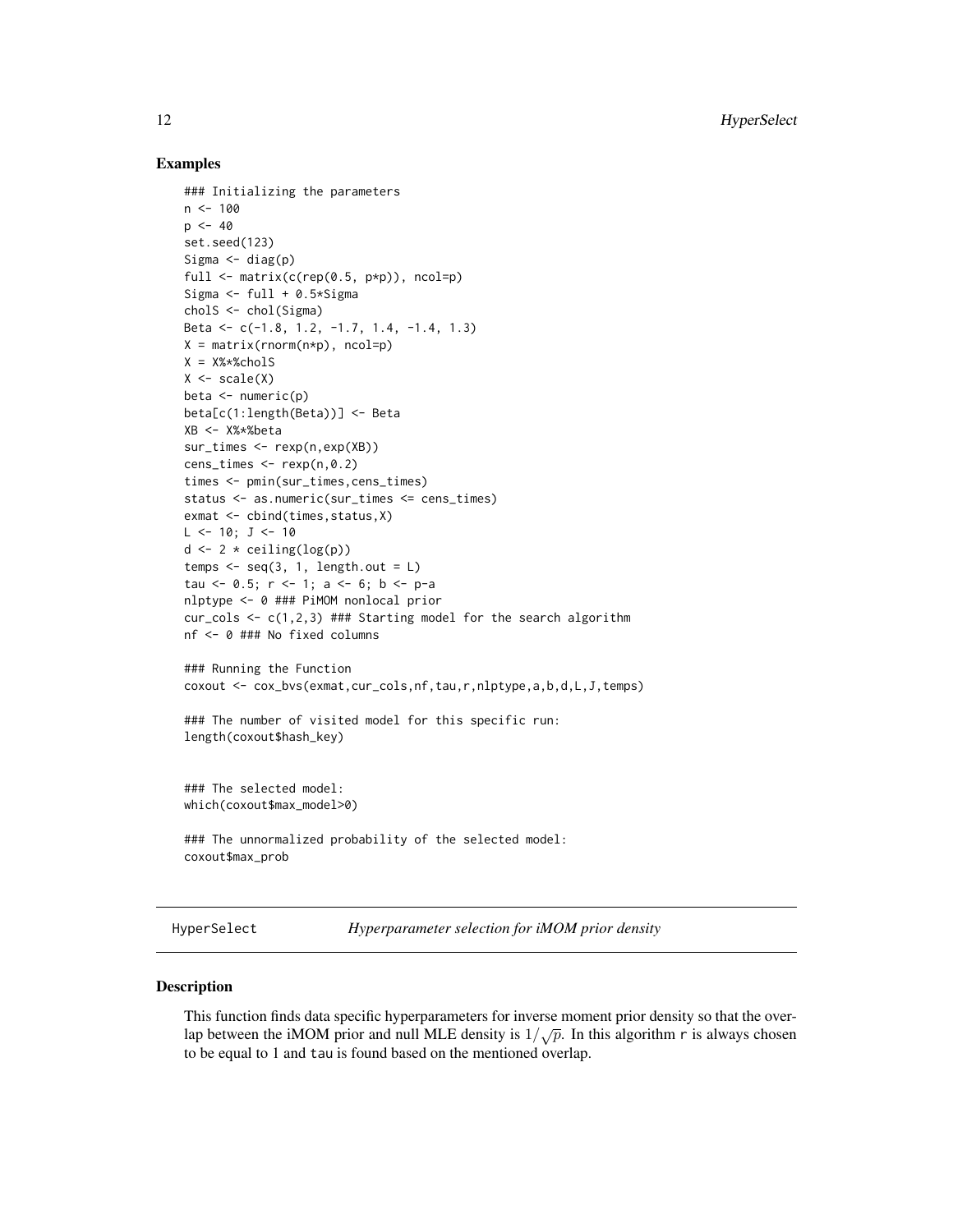### HyperSelect 13

### Usage

```
HyperSelect(
 X,
 resp,
 eff\_size = 0.7,
 nlptype = "piMOM",
 iter = 10000,
 mod_prior = c("unif", "beta"),
 family = c("logistic", "survival")
)
```
### Arguments

| X         | The design matrix. NA's should be removed and columns be scaled. It is rec-<br>ommended that the PreProcess function is run first and its output used for this<br>argument. The columns are genes and rows represent the observations. The<br>column names are used as gene names.              |
|-----------|-------------------------------------------------------------------------------------------------------------------------------------------------------------------------------------------------------------------------------------------------------------------------------------------------|
| resp      | For logistic regression models, it is the binary response vector. For Cox propor-<br>tional hazard model, this is a two column matrix where the first column contains<br>survival time vector and the second column is the censoring status for each ob-<br>servation.                          |
| eff_size  | This is the expected effect size in the model for a standardized design matrix,<br>which is basically the coefficient value that is expected to occur the most based<br>on some prior knowledge.                                                                                                |
| nlptype   | Determines the type of nonlocal prior that is used in the analyses. It can be<br>"piMOM" for product inverse moment prior, or "pMOM" for product moment<br>prior. The default is set to piMOM prior.                                                                                            |
| iter      | The number of iteration needed to simulate from null model in order to approx-<br>imate the null MLE density.                                                                                                                                                                                   |
| mod_prior | Type of prior used for model space. uniform is for uniform binomial and beta<br>is for beta binomial prior. In the former case, both hyper parameters in the beta<br>prior are equal to 1 but in the latter case those two hyper parameters are chosen<br>as explained in the reference papers. |
| family    | Determines the type of data analysis. logistic is for binary outcome data<br>where logistic regression modeling is used whereas survival is for survival<br>outcome data using Cox proportional hazard model.                                                                                   |

### Value

It returns a list having following object:

tau The hyperparameter for iMOM prior density function, calculated using the proposed algorithm for the given dataset.

### Author(s)

Amir Nikooienejad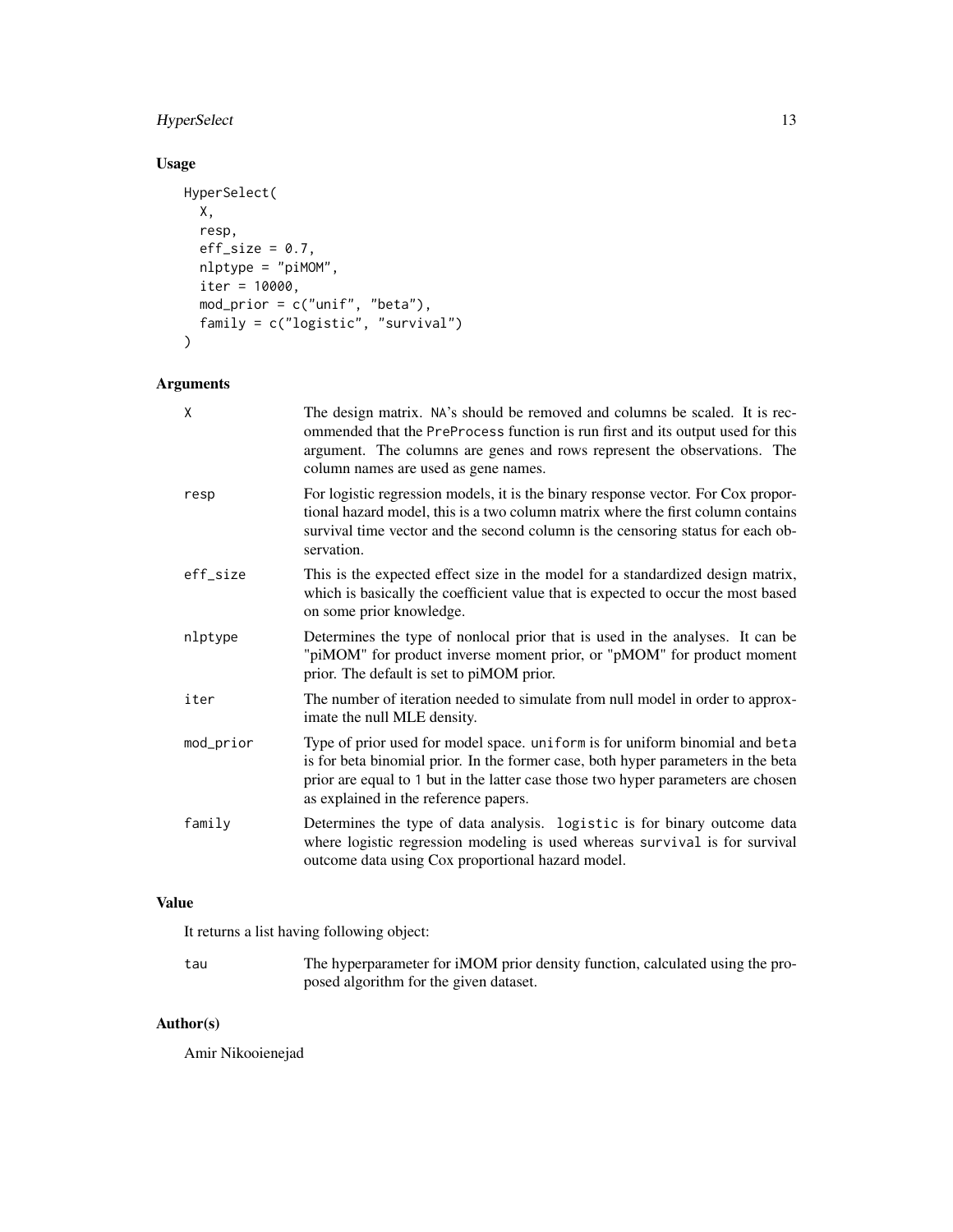### <span id="page-13-0"></span>References

Nikooienejad, A., Wang, W., and Johnson, V. E. (2016). Bayesian variable selection for binary outcomes in high dimensional genomic studies using nonlocal priors. Bioinformatics, 32(9), 1338- 1345.

Johnson, V. E., and Rossell, D. (2010). On the use of nonlocal prior densities in Bayesian hypothesis tests. Journal of the Royal Statistical Society: Series B (Statistical Methodology), 72(2), 143-170.

### Examples

```
### Simulating Logistic Regression Data
n < -20p \le -100set.seed(321)
Sigma \leftarrow diag(p)
full \leq matrix(c(rep(0.5, p * p), ncol = p)
Sigma \le full + 0.5 \star Sigma
cholS <- chol(Sigma)
Beta <- c(1, 1.8, 2.5)
X = matrix(rnorm(n*p, 1, 2), ncol = p)X = X\*%cholS
beta \leq numeric(p)
beta[c(1:length(Beta))] <- Beta
XB <- X%*%beta
probs <- as.vector(exp(XB)/(1+exp(XB)))
y <- rbinom(n,1,probs)
\text{columns}(X) \leq \text{paste}("gene", c(1:p), sep="")Xout <- PreProcess(X)
XX <- Xout$X
hparam <- HyperSelect(XX, y, iter = 1000, mod_prior = "beta",
                       family = "logistic")
```
hparam\$tau

logreg\_bvs *Non-parallel version of Bayesian variable selector for logistic regression data using nonlocal priors*

### Description

This function performs Bayesian variable selection for logistic regression data in a non-parallel fashion. It does not contain any pre-processing step or variable initialization. Moreover it does not have the feature to be run in parallel for performing the coupling algorithm. Therefore in general, it is NOT recommended to be used unless the user knows how to initialize all the parameters. However, this function is called by [bvs](#page-1-1) function, the recommended way to run Bayesian variable selection for such datasets.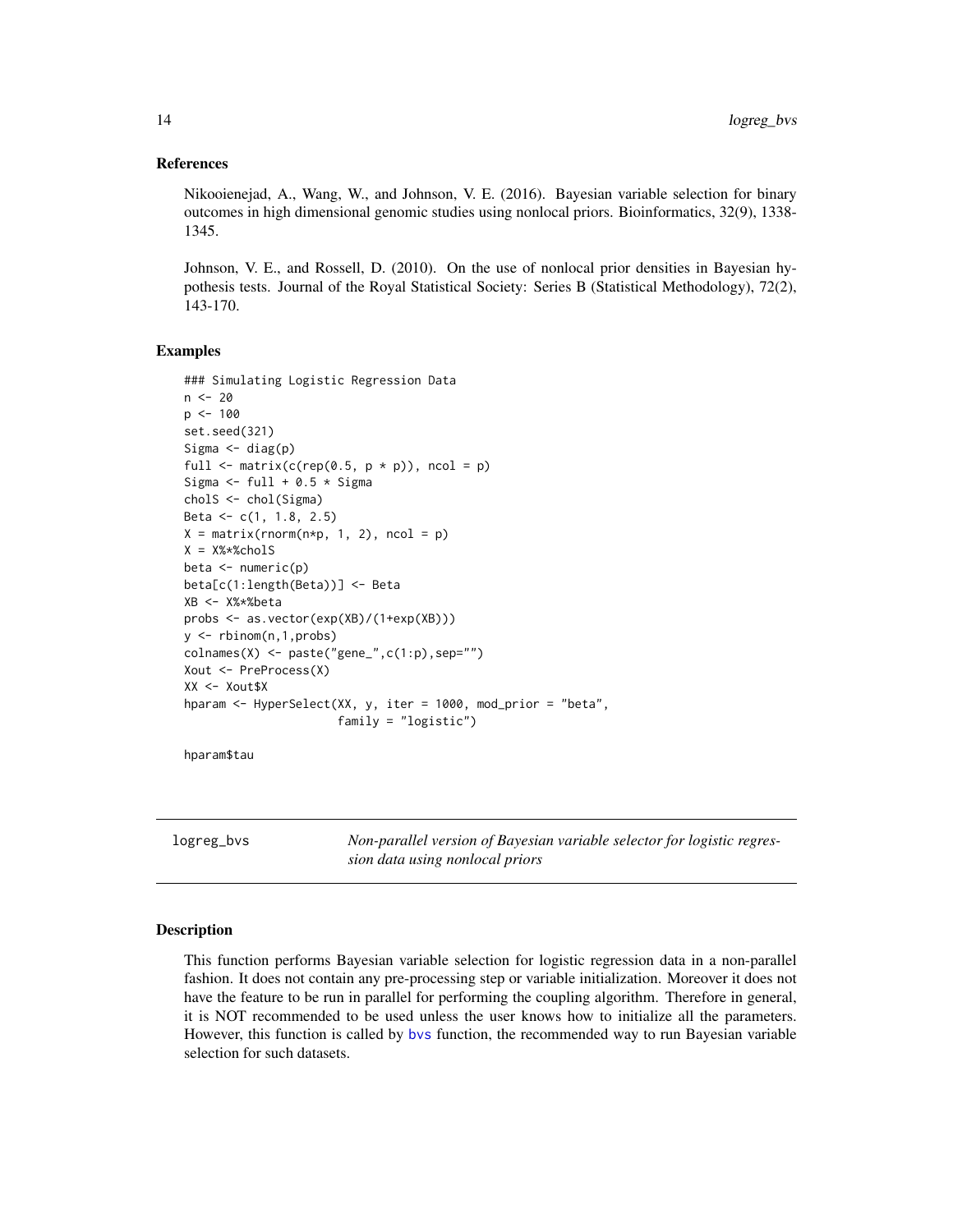### logreg\_bvs 15

### Usage

```
logreg_bvs(
  exmat,
  chain1,
  nf,
  tau,
  r,
  nlptype,
  a,
  b,
  in_cons,
  loopcnt,
  cplng,
  chain2
\,
```

| <b>Arguments</b> |                                                                                                                                                                                                                                                                                   |
|------------------|-----------------------------------------------------------------------------------------------------------------------------------------------------------------------------------------------------------------------------------------------------------------------------------|
| exmat            | An extended matrix where the first column is binary resonse vector and the rest<br>is the design matrix which has its first column all 1 to account for the intercept<br>in the model and is the output of PreProcess code where the fixed columns are<br>moved to the beginning. |
| chain1           | The first chain or initial model where the MCMC algorithm starts from. Note<br>that the first nf <sup>+1</sup> elements are 1 where nf is the number of fixed covariates that<br>do not enter the selection procedure and 1 is for the intercept.                                 |
| nf               | The number of fixed covariates that do not enter the selection procedure.                                                                                                                                                                                                         |
| tau              | The paramter tau of the iMOM prior.                                                                                                                                                                                                                                               |
| r                | The paramter r of the iMOM prior.                                                                                                                                                                                                                                                 |
| nlptype          | Determines the type of nonlocal prior that is used in the analyses. 0 is for pi-<br>MOM and 1 is for pMOM.                                                                                                                                                                        |
| a                | The first parameter in beta distribution used as prior on model size. This param-<br>eter is equal to 1 when uinform-binomial prior is used.                                                                                                                                      |
| b                | The second paramter in beta distribution used as prior on model size. This pa-<br>rameter is equal to 1 when uinform-binomial prior is used.                                                                                                                                      |
| in_cons          | The average model size. This value under certain conditions and when p is large,<br>is equal to parameter a of the beta-binomial prior.                                                                                                                                           |
| loopcnt          | Number of iterations for MCMC procedure.                                                                                                                                                                                                                                          |
| cplng            | A boolean variable indicating the coupling algorithm to be performed or not.                                                                                                                                                                                                      |
| chain2           | Second chain or model for starting the MCMC procedure. This parameter is<br>only used when cplng=TRUE. Thus, it could be simply set to chain1 when it is<br>not used.                                                                                                             |

### Value

It returns a list containing following objects: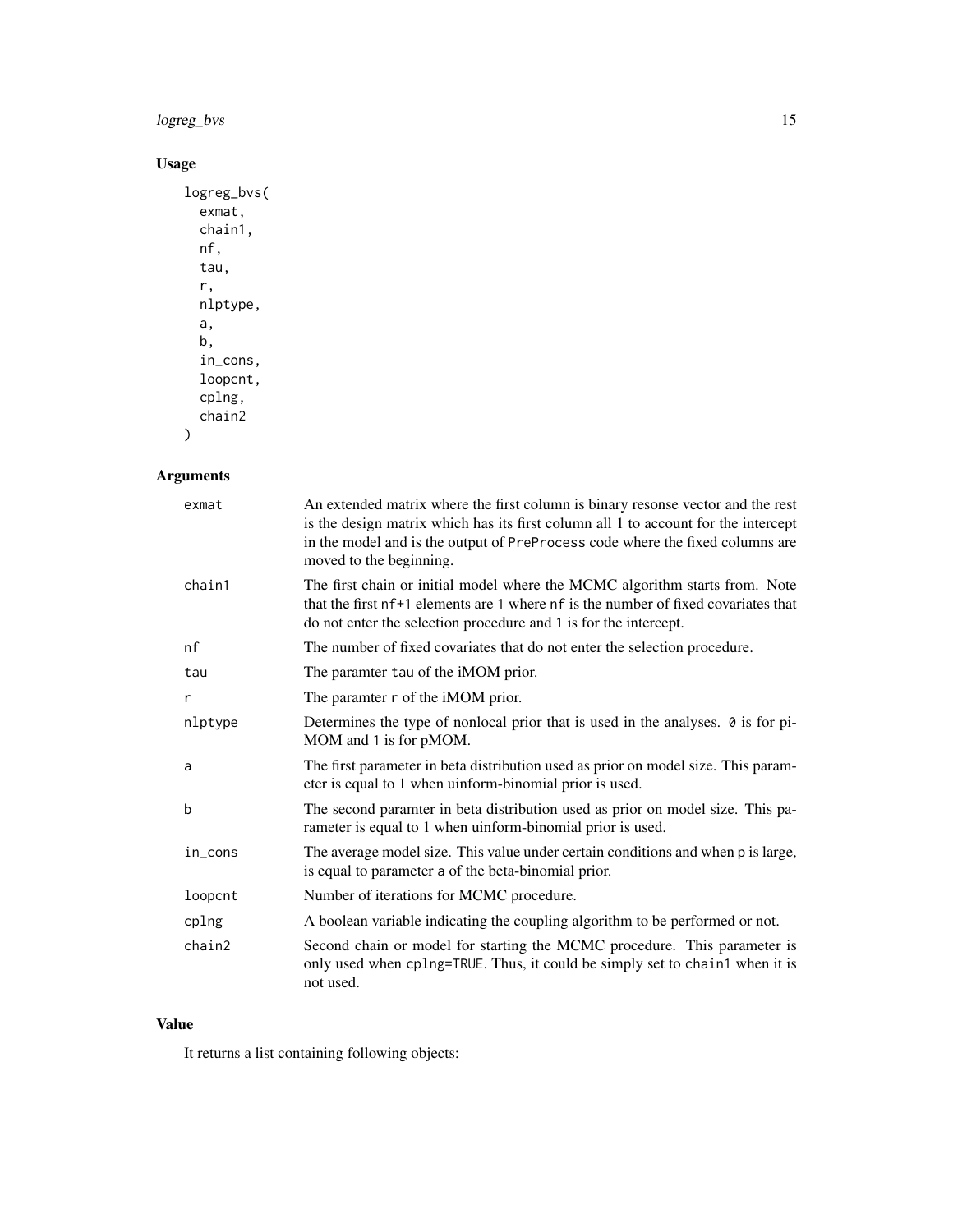<span id="page-15-0"></span>

| A 1 by p+1 binary vector showing the selected model with maximum probability.<br>1 means a specific variable is selected. The first variable is always the intercept.                           |
|-------------------------------------------------------------------------------------------------------------------------------------------------------------------------------------------------|
| The coefficient vector for the selected model. The first one is always for the<br>intercept.                                                                                                    |
| The unnormalized probability of the model with highest posterior probability.                                                                                                                   |
| The number of MCMC iterations that are executed. This is used when cplng=TRUE<br>to check whether the total designated MCMC iterations were used or two chains<br>are coupled sooner than that. |
| This is used when cplng=TRUE and indicates whether two chains are coupled or<br>not.                                                                                                            |
| num_vis_models Number of visited models in search for the highest probability model. This<br>contains redundant models too and is not the number of unique models.                              |
| This is only used when cplng = FALSE. This is a vector containing real numbers<br>uniquely assigned to each model for distinguishing them.                                                      |
| This is only used when cplng = FALSE. This is a vector of probabilities for each<br>visited model.                                                                                              |
| This is only used when cplng = FALSE. This is a list where each element con-<br>tains indices of covariates for each visited model.                                                             |
|                                                                                                                                                                                                 |

### Author(s)

Amir Nikooienejad

#### References

Nikooienejad, A., Wang, W., and Johnson, V. E. (2016). Bayesian variable selection for binary outcomes in high dimensional genomic studies using nonlocal priors. Bioinformatics, 32(9), 1338- 1345.

Nikooienejad, A., Wang, W., and Johnson, V. E. (2017). Bayesian Variable Selection in High Dimensional Survival Time Cancer Genomic Datasets using Nonlocal Priors. arXiv preprint, arXiv:1712.02964.

Johnson, V. E., and Rossell, D. (2010). On the use of non-local prior densities in Bayesian hypothesis tests. Journal of the Royal Statistical Society: Series B (Statistical Methodology), 72(2), 143-170.

Johnson, V. E. (1998). A coupling-regeneration scheme for diagnosing convergence in Markov chain Monte Carlo algorithms. Journal of the American Statistical Association, 93(441), 238-248.

### See Also

[bvs](#page-1-1)

### Examples

### Initializing parameters  $n < - 200$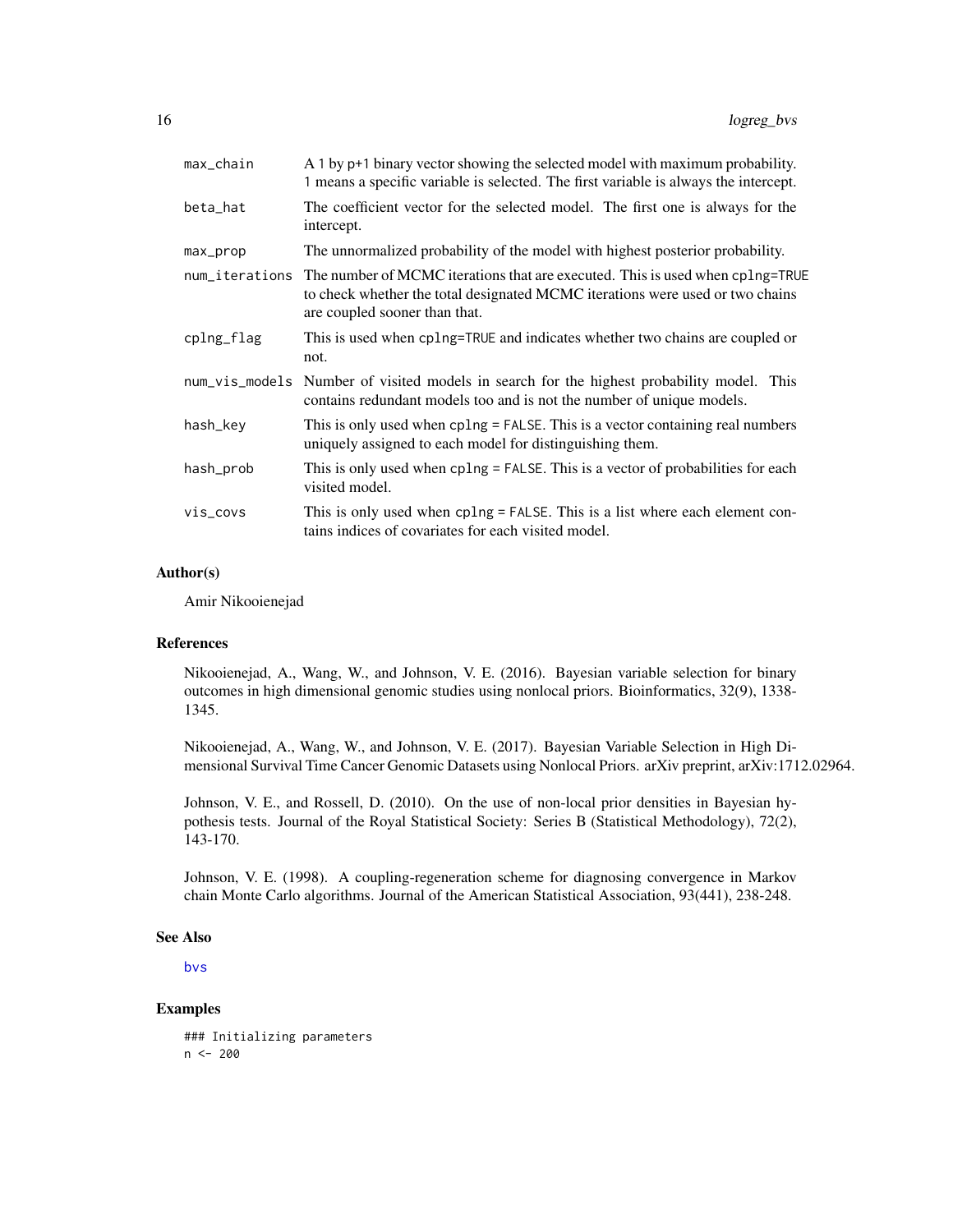### <span id="page-16-0"></span>ModProb 27 and 2012 17 and 2012 17 and 2012 17 and 2012 17 and 2012 17 and 2012 17 and 2012 17 and 2012 17 and 2012 17 and 2012 17 and 2012 17 and 2012 17 and 2012 17 and 2012 17 and 2012 17 and 2012 17 and 2012 17 and 201

```
p \le -40set.seed(123)
Sigma <- diag(p)
full \leq matrix(c(rep(0.5, p*p)), ncol=p)
Sigma <- full + 0.5*Sigma
cholS <- chol(Sigma)
Beta <- c(-1.7,1.8,2.5)
X <- matrix(rnorm(n*p), ncol=p)
X <- X%*%cholS
\text{colnames}(X) \leq \text{past}(''\text{gene}_-,c(1:p),\text{sep}^{=''''})beta <- numeric(p)
beta[c(1:length(Beta))] <- Beta
XB <- X%*%beta
probs <- as.vector(exp(XB)/(1+exp(XB)))
y <- rbinom(n,1,probs)
exmat < - child(y,X)tau <- 0.5; r <- 1; a <- 3; b <- p-a; in_cons <- a;
loopcnt <- 100; cplng <- FALSE;
initProb <- in_cons/p
### Initializing Chains
schain <- p
while (schain > in_cons || schain == 0) {
chain1 <- rbinom(p, 1, initProb)
schain <- sum(chain1)
}
chain1 \leq as.numeric(c(1, chain1))
chain2 <- chain1
nlptype <- 0 ## PiMOM nonlocal prior
nf <- 0 ### No fixed columns
### Running the function
bvsout <- logreg_bvs(exmat,chain1,nf,tau,r,nlptype,a,b,in_cons,loopcnt,cplng,chain2)
### Number of visited models for this specific run:
bvsout$num_vis_models
### The selected model:
which(bvsout$max_chain > 0)
### Estimated coefficients:
bvsout$beta_hat
### The unnormalized probability of the selected model:
bvsout$max_prob
```
<span id="page-16-1"></span>ModProb *Logarithm of unnormalized probability of a given model*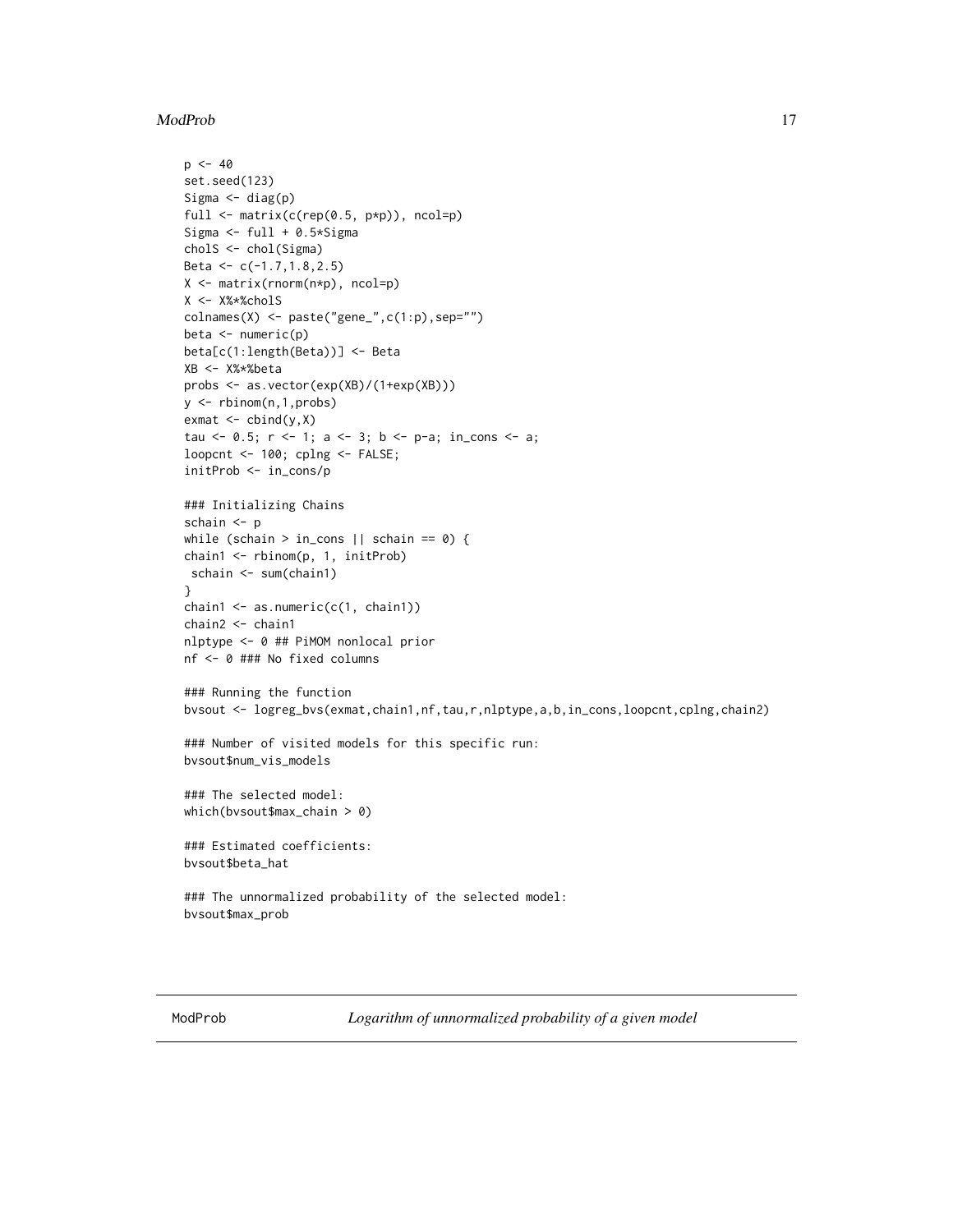### <span id="page-17-0"></span>Description

This function calculates the logarithm of unnormalized probability of a given set of covariates for both survival and binary response data. It uses the inverse moment nonlocal prior (iMOM) for non zero coefficients and beta binomial prior for the model space.

### Usage

```
ModProb(
  X,
  resp,
  mod_cols,
  nlptype = "piMOM",
  tau,
  r,
  a,
  b,
  family = c("logistic", "survival")
\mathcal{L}
```
### Arguments

| Χ        | The design matrix. It is assumed that the design matrix has standardized columns.<br>It is recommended that to use the output of PreProcess function of the package.                                                                                                              |
|----------|-----------------------------------------------------------------------------------------------------------------------------------------------------------------------------------------------------------------------------------------------------------------------------------|
| resp     | For logistic regression models, this variable is the binary response vector. For<br>Cox proportional hazard models this is a two column matrix where the first<br>column contains the survival time vector and the second column is the censoring<br>status for each observation. |
| mod_cols | A vector of column indices of the design matrix, representing the model.                                                                                                                                                                                                          |
| nlptype  | Determines the type of nonlocal prior that is used in the analyses. It can be<br>"piMOM" for product inverse moment prior, or "pMOM" for product moment<br>prior. The default is set to piMOM prior.                                                                              |
| tau      | Hyperparameter tau of the iMOM prior.                                                                                                                                                                                                                                             |
| r        | Hyperparameter r of the iMOM prior.                                                                                                                                                                                                                                               |
| a        | First parameter in the beta binomial prior.                                                                                                                                                                                                                                       |
| b        | Second parameter in the beta binomial prior.                                                                                                                                                                                                                                      |
| family   | Determines the type of data analysis. logistic is for binary outcome and lo-<br>gistic regression model whereas, survival represents survival outcomes and<br>the Cox proportional hazard model.                                                                                  |

### Value

It returns the unnormalized probability for the selected model.

### Author(s)

Amir Nikooienejad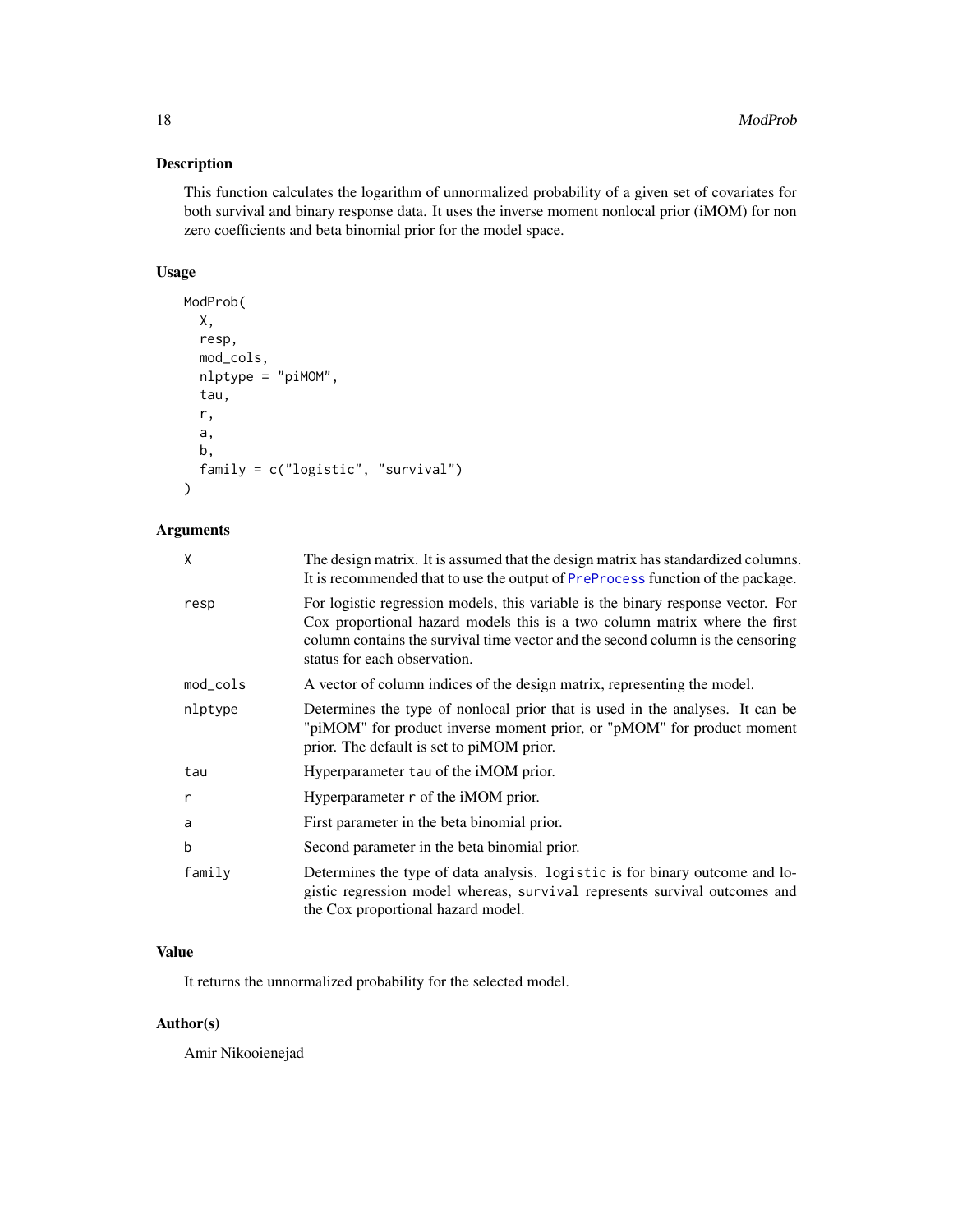### <span id="page-18-0"></span>predBMA 19

### References

Nikooienejad, A., Wang, W., and Johnson, V. E. (2016). Bayesian variable selection for binary outcomes in high dimensional genomic studies using nonlocal priors. Bioinformatics, 32(9), 1338- 1345.

Nikooienejad, A., Wang, W., & Johnson, V. E. (2020). Bayesian variable selection for survival data using inverse moment priors. Annals of Applied Statistics, 14(2), 809-828.

### See Also

[CoefEst](#page-7-1)

#### Examples

```
### Simulating Logistic Regression Data
n < -400p <- 1000
set.seed(123)
Sigma \leftarrow diag(p)
full <- matrix(c(rep(0.5, p*p)), ncol=p)
Sigma <- full + 0.5*Sigma
cholS <- chol(Sigma)
Beta <- c(1,1.8,2.5)
X = matrix(rnorm(n*p), ncol=p)X = X%*%cholS
beta \leq numeric(p)
beta[c(1:length(Beta))] <- Beta
XB <- X%*%beta
probs <- as.vector(exp(XB)/(1+exp(XB)))
y <- rbinom(n,1,probs)
### Calling the function for a subset of the true model, with an arbitrary
### parameters for prior densities
mod < -c(1:3)Mprob <- ModProb(X, y, mod, tau = 0.7, r = 1, a = 7, b = 993,
                 family = "logistic")
```
Mprob

predBMA *Predictive accuracy measurement using Bayesian Model Averaging*

#### Description

This function is used for predictive accuracy measurement of the selected models using Bayesian Model Averaging methodology. The Occam's window with cut out threshold of thr is used. That means only models that have posterior probability of at least thr \* posteior probability of the highest posterior probability model are considered in model averaging. For survival time response datasets, the predictive Area Under Curve (AUC) at each given time point is computed as the output. In this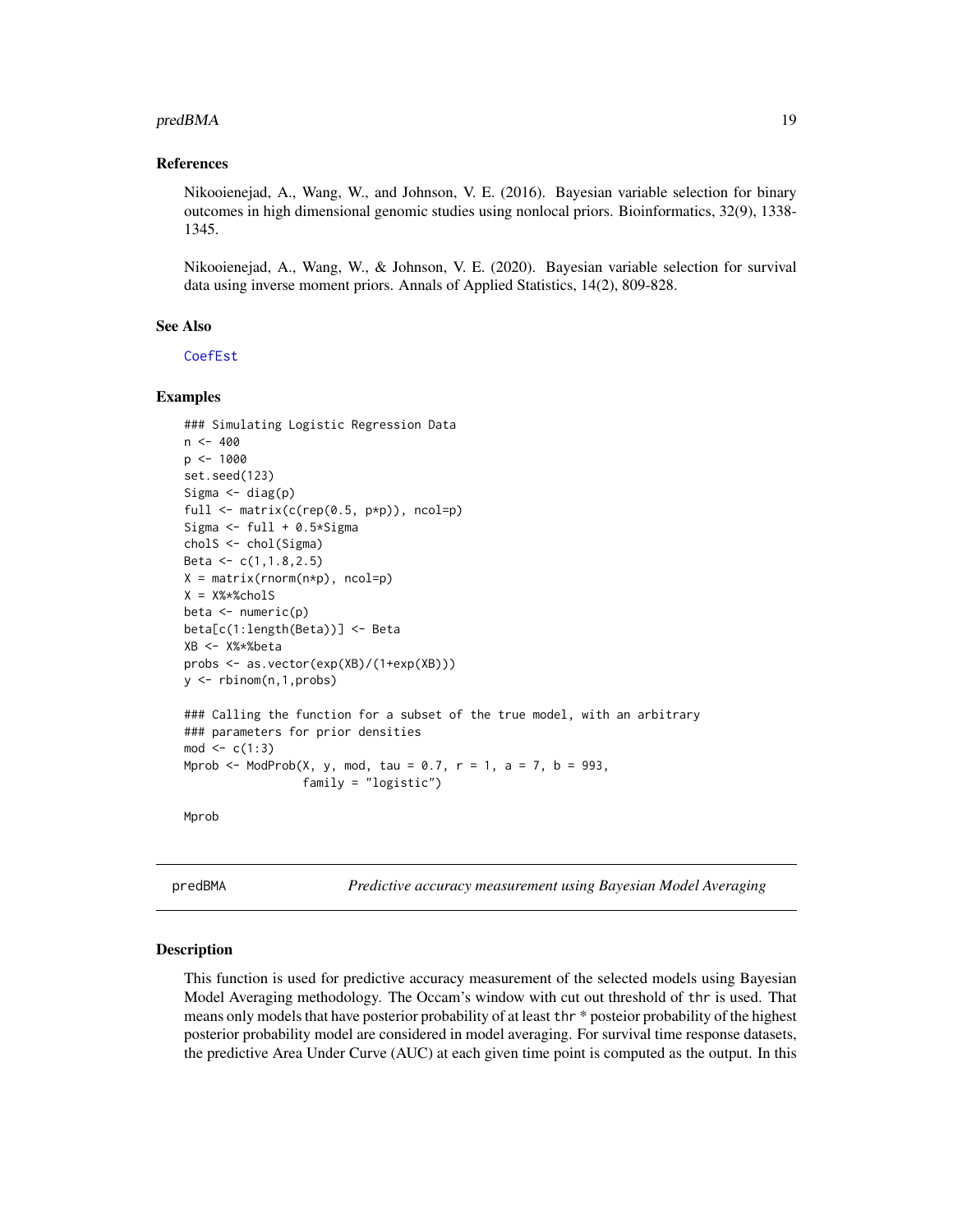case, the predictive AUC is obtained using Uno's method for observations in the test set. For binary outcome data, only one AUC is reported which is from the ROC computed on the test set. The training set is used to find the selected model and relevant probabilities.

### Usage

```
predBMA(
  bvsobj,
  X,
  resp,
  prep,
  logT,
  nlptype = "piMOM",
  train_idx,
  test_idx,
  thr = 0.05,
  times = NULL,
  family = c("logistic", "survival")
\mathcal{L}
```
### Arguments

| bvsobj    | An object that is generated by by function. It is the output of the Bayesian<br>variable selection procedure.                                                                                                                                                                                                                                                                                                                                                     |
|-----------|-------------------------------------------------------------------------------------------------------------------------------------------------------------------------------------------------------------------------------------------------------------------------------------------------------------------------------------------------------------------------------------------------------------------------------------------------------------------|
| Χ         | The same n times p data frame initially used in by s function. This is the full<br>data frame containing all test and train data.                                                                                                                                                                                                                                                                                                                                 |
| resp      | For logistic regression models, this variable is the binary response vector. For<br>the Cox proportional hazard models this is a two column matrix where the first<br>column contains survival times and the second column is the censoring status for<br>each observation. Note that for survival times, the time section of this variable<br>should be in the same scale and unit (year, days, etc.) as times variable for<br>which the AUC has to be computed. |
| prep      | A boolean variable determining if the preprocessing step has been done on the<br>original data frame in bvs function. This should have the same value as prep<br>variable in the bys function.                                                                                                                                                                                                                                                                    |
| log T     | A boolean variable determining if log transform should has been done on con-<br>tinuous columns of the data frame in bys function. This should have the same<br>value as $logT$ variable in the bys function.                                                                                                                                                                                                                                                     |
| nlptype   | Determines the type of nonlocal prior that is used in the analyses. It can be<br>"piMOM" for product inverse moment prior, or "pMOM" for product moment<br>prior. The default is set to piMOM prior.                                                                                                                                                                                                                                                              |
| train_idx | An integer vector containing the indices of the training set.                                                                                                                                                                                                                                                                                                                                                                                                     |
| test_idx  | An integer vector containing the indices of the test set. The set of observations<br>that prediction will be performed on.                                                                                                                                                                                                                                                                                                                                        |
| thr       | The threshold used for Occam's window as explained in the description. The<br>default value for this variable is 0.05.                                                                                                                                                                                                                                                                                                                                            |

<span id="page-19-0"></span>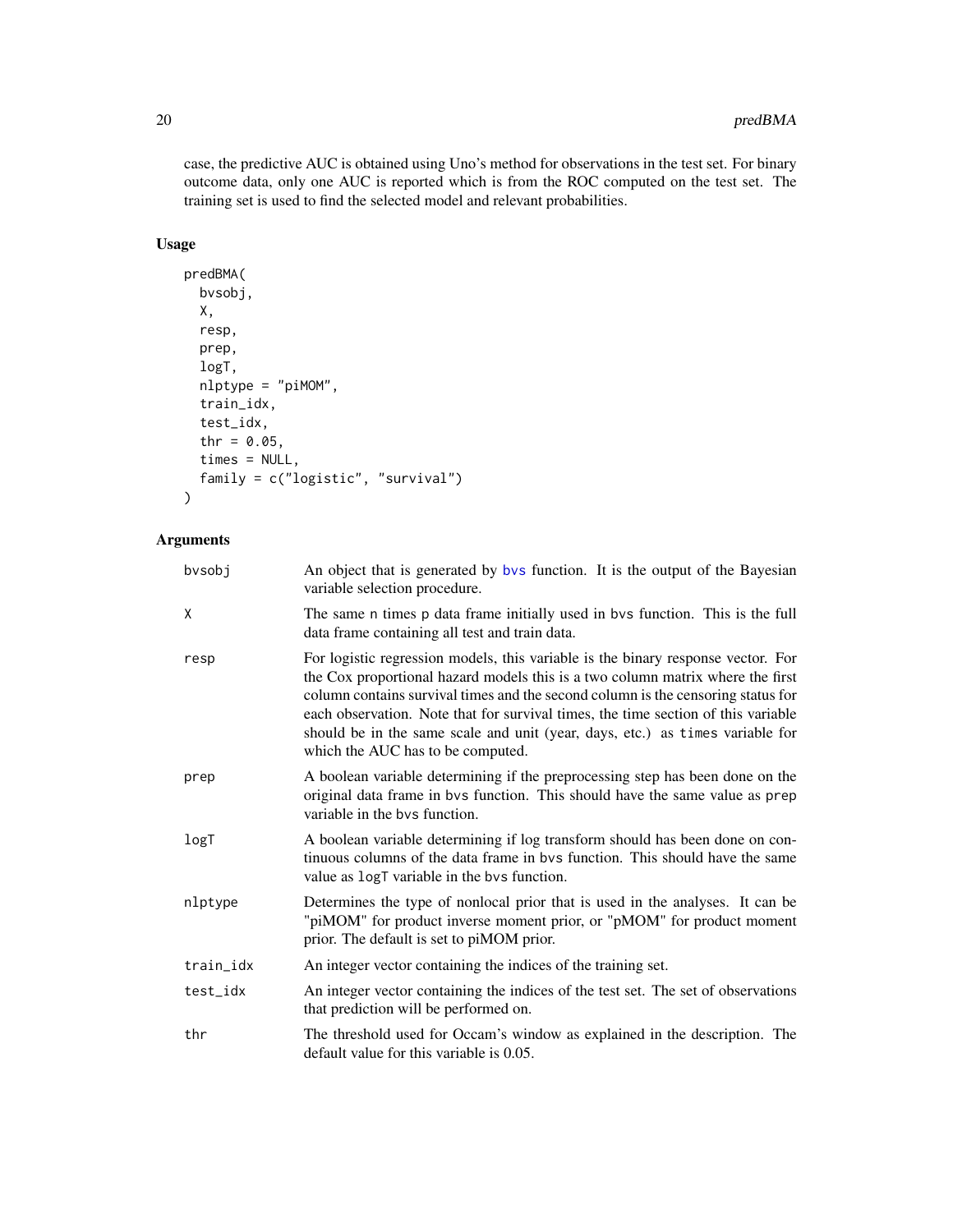### $predBMA$  21

| times  | A vector of times at which predictive AUC is to be computed. This input is only<br>used for prediction in survival data analysis.                                                                |
|--------|--------------------------------------------------------------------------------------------------------------------------------------------------------------------------------------------------|
| family | Determines the type of data analysis. Logistic is for binary outcome and lo-<br>gistic regression model whereas, survival represents survival outcomes and<br>the Cox proportional hazard model. |

### Value

The output is different based on the family for the anlysis of data  $1$ ) family = logistic The output is a list with the two following objects:

| auc.                 | This is the area under the ROC curve after Bayesian model averaging is used to<br>obtain ROC for the test data.                                                                                                                  |
|----------------------|----------------------------------------------------------------------------------------------------------------------------------------------------------------------------------------------------------------------------------|
| roc_curve            | This is a two column matrix representing points on the ROC curve and can be<br>used to plot the curve. The first column is FPR and the second column is TPR<br>which represent x-axis and y-axis in the ROC curve, respectively. |
| 2) family = survival |                                                                                                                                                                                                                                  |
| auc                  | A vector with the same length as times variable showing predictive area under<br>the curve at each given time point using Bayesian Model averaging.                                                                              |

### Author(s)

Amir Nikooienejad

### References

Raftery, A. E., Madigan, D., & Hoeting, J. A. (1997). Bayesian model averaging for linear regression models. Journal of the American Statistical Association, 92(437), 179-191.

Nikooienejad, A., Wang, W., & Johnson, V. E. (2020). Bayesian variable selection for survival data using inverse moment priors. Annals of Applied Statistics, 14(2), 809-828.

Uno, H., Cai, T., Tian, L., & Wei, L. J. (2007). Evaluating prediction rules for t-year survivors with censored regression models. Journal of the American Statistical Association, 102(478), 527- 537.

### Examples

```
### Simulating Logistic Regression Data
n <- 200
p \le -40set.seed(123)
Sigma \leftarrow diag(p)
full \leq matrix(c(rep(0.5, p*p)), ncol=p)
Sigma <- full + 0.5*Sigma
cholS <- chol(Sigma)
Beta <- c(-1.7,1.8,2.5)
X <- matrix(rnorm(n*p), ncol=p)
X <- X%*%cholS
```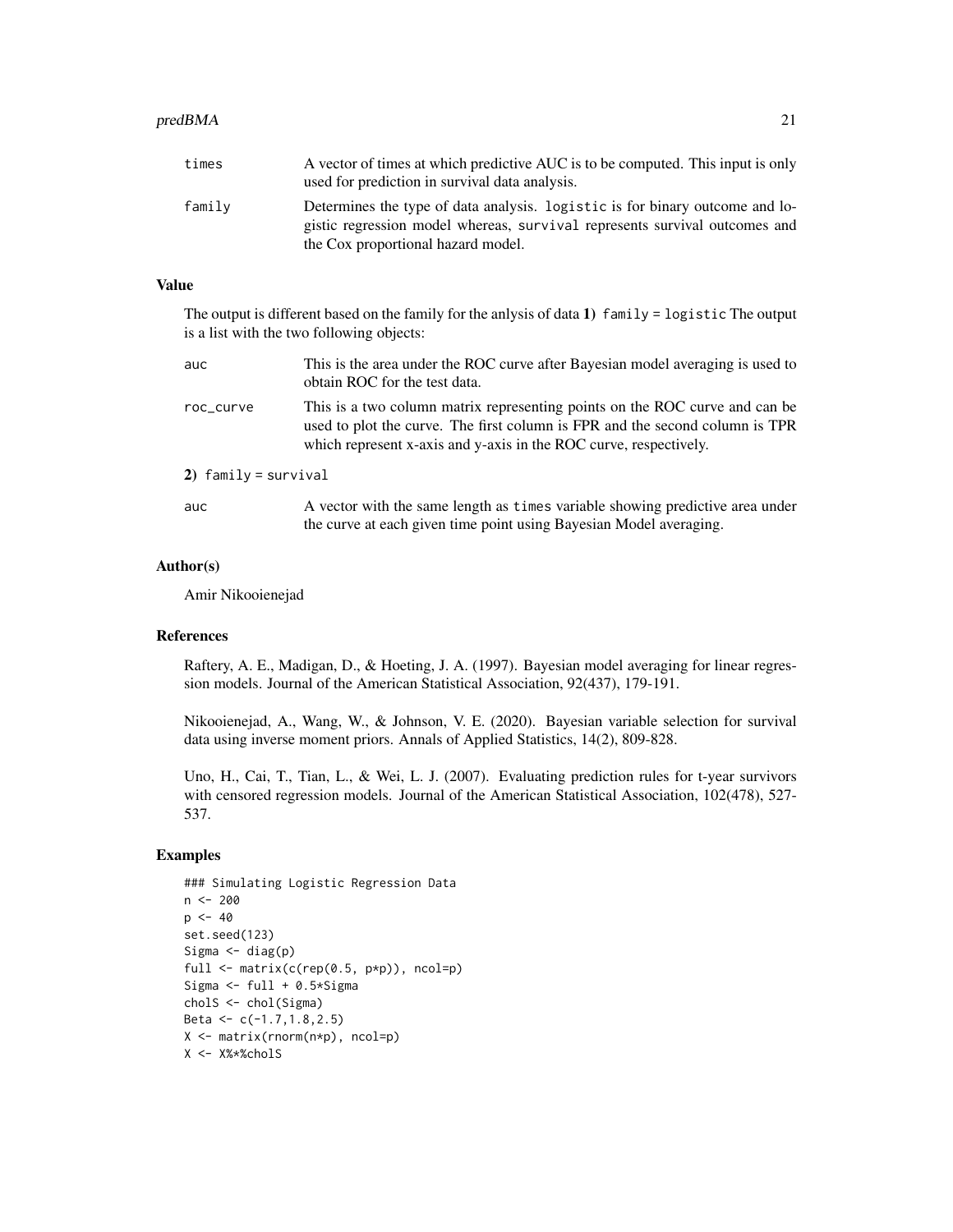```
colnames(X) \leq c(paste("gene_", c(1:p), sep=""))
beta <- numeric(p)
beta[c(1:length(Beta))] <- Beta
Xout <- PreProcess(X)
X <- Xout$X
XB <- X%*%beta
probs <- as.vector(exp(XB)/(1+exp(XB)))
y <- rbinom(n,1,probs)
X <- as.data.frame(X)
train_idx \leq sample(1:n, 0.8*n)test_idx <- setdiff(1:n,train_idx)
X_train <- X[train_idx,]
y_train <- y[train_idx]
bout <- bvs(X_train, y_train, prep=FALSE, family = "logistic",
           mod_prior = "beta",niter = 50)
BMAout <- predBMA(bout, X, y, prep = FALSE, logT = FALSE,
                 train_idx = train_idx, test_idx = test_idx,
                 family="logistic")
### AUC for the prediction:
BMAout$auc
### Plotting ROC Curve
roc <- BMAout$roc_curve
plot(roc,lwd=2,type='l',col='blue')
```

| reProcess' | Preprocessing th |  |
|------------|------------------|--|
|            | $\mathbf{1}$     |  |

<span id="page-21-1"></span>PreProcess *Preprocessing the design matrix, preparing it for variable selection procedure*

### Description

This function preprocesses the design matrix by removing columns that contain NA's or are all zero. It also standardizes non-binary columns to have mean zero and variance one. The user has the choice of log transforming continuous covariates before scaling them.

### Usage

```
PreProcess(X, logT = FALSE)
```
### Arguments

| X.   | The n times p design matrix. The columns should represent genes and rows                                                                                                                 |
|------|------------------------------------------------------------------------------------------------------------------------------------------------------------------------------------------|
|      | represent the observations. The column names are used as gene names so they                                                                                                              |
|      | should not be left as NULL. Note that the input matrix X should NOT contain<br>vector of 1's representing the intercept.                                                                 |
| logT | A boolean variable determining if log transform should be done on continuous<br>columns before scaling them. Note that those columns should not contain any<br>zeros or negative values. |

<span id="page-21-0"></span>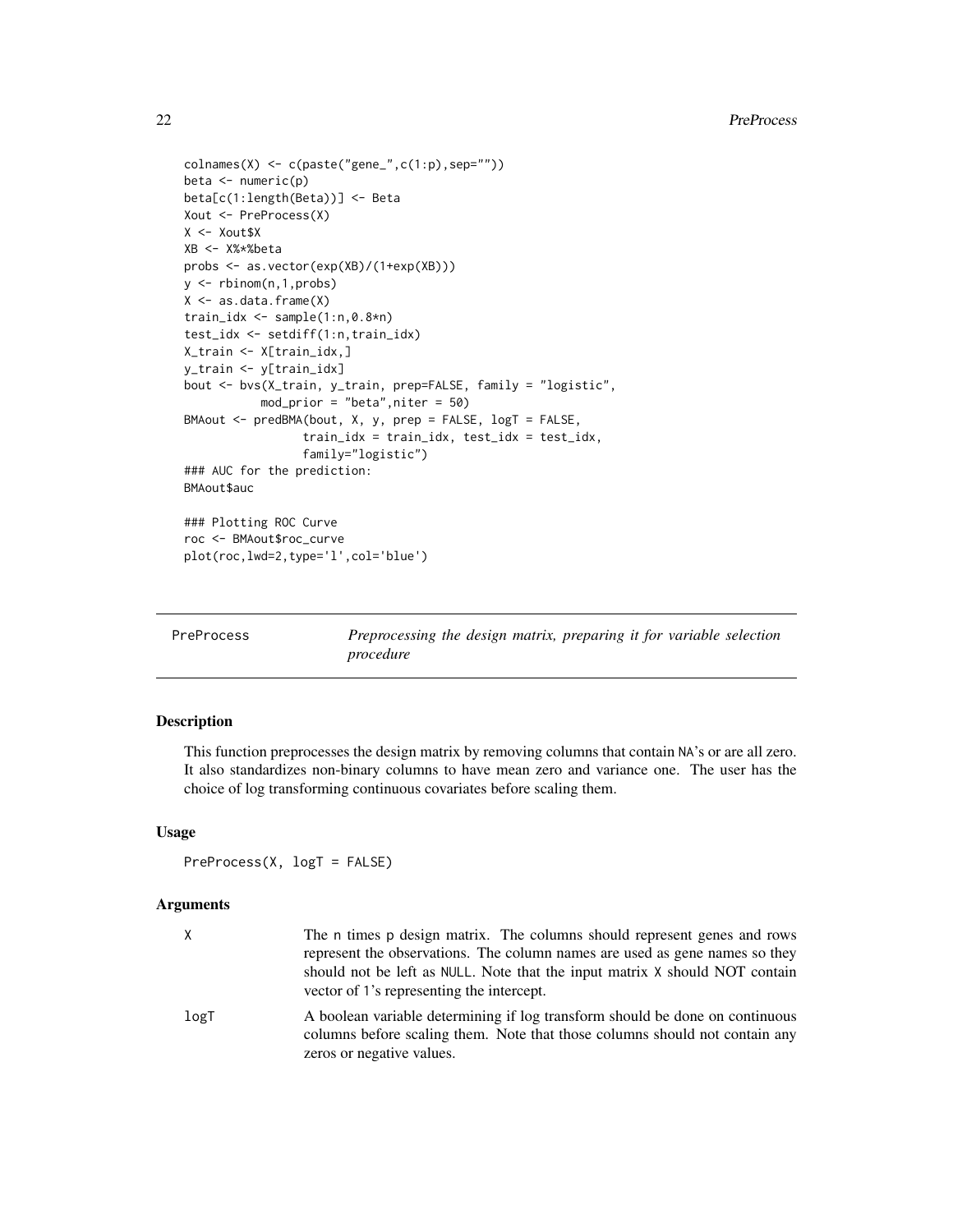### PreProcess 23

### Value

It returns a list having the following objects:

| X.     | The filtered design matrix which can be used in variable selection procedure. |
|--------|-------------------------------------------------------------------------------|
|        | Binary columns are moved to the end of the design matrix.                     |
| gnames | Gene names read from the column names of the filtered design matrix.          |

### Author(s)

Amir Nikooienejad

### Examples

```
### Constructing a synthetic design matrix for the purpose of preprocessing
### imposing columns with different scales
n < -40p1 <- 50
p2 < -150p \leftarrow p1 + p2X1 \leftarrow matrix(rnorm(n*p1, 1, 2), ncol = p1)X2 \le - matrix(rnorm(n*p2), ncol = p2)
X \leftarrow \text{cbind}(X1, X2)### putting NA elements in the matrix
X[3, 85] <- NA
X[25, 85] <- NA
X[35, 43] <- NA
X[15, 128] <- NA
\text{columns}(X) \leq \text{paste}("gene", c(1:p), sep="")
```

```
### Running the function. Note the intercept column that is added as the
### first column in the "logistic" family
Xout <- PreProcess(X)
dim(Xout $X)[2] == (p + 1) # # 1 is added because intercept column is included## This is FALSE because of the removal of columns with NA elements
```